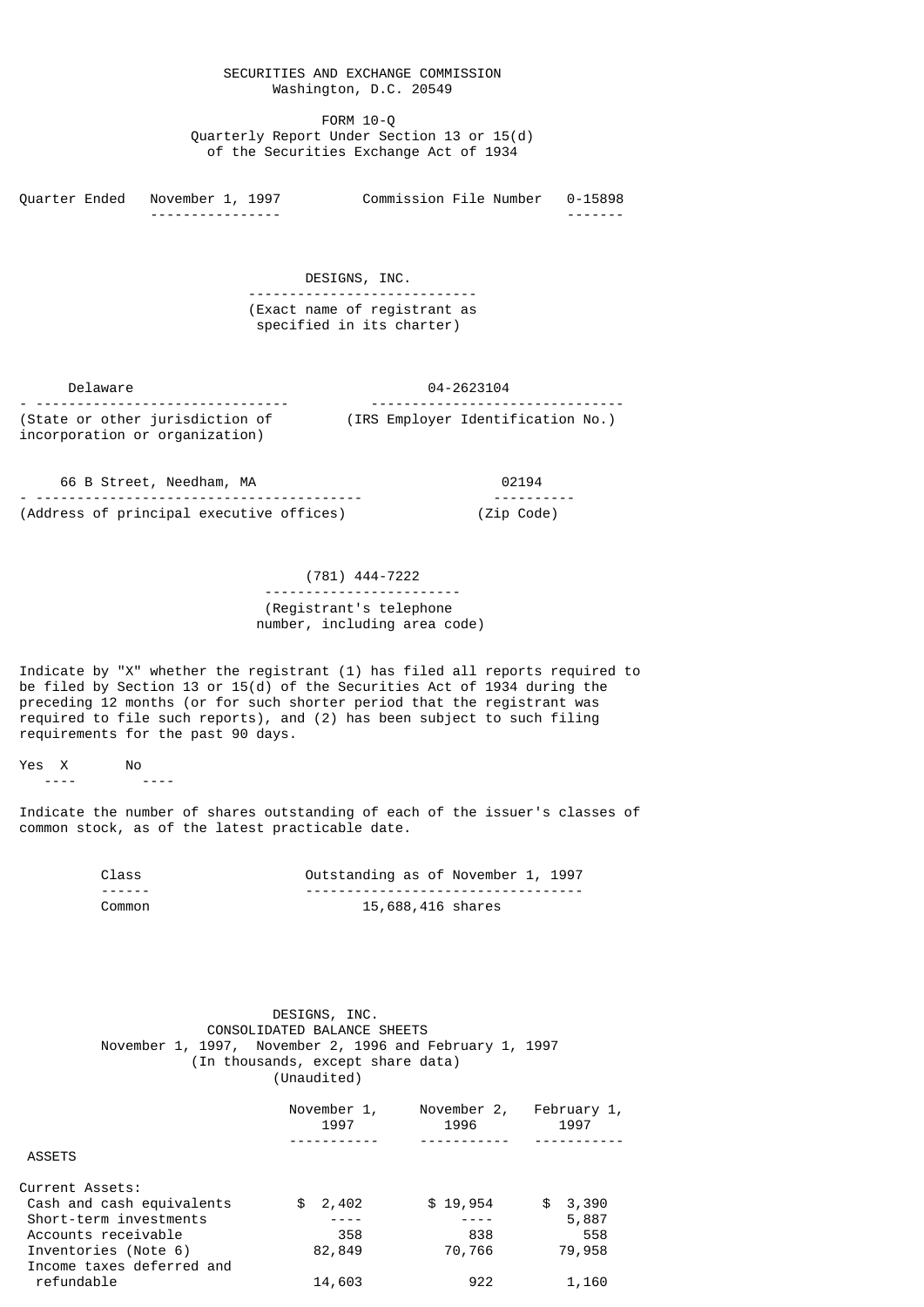| Pre-opening costs, net<br>Prepaid expenses                                                                                                                                                                                                                                                        | 242                                  | 202<br>4,362<br>5, 142<br><u> - - - - - - - - -</u><br>. <b>.</b> . |                                                                                                                                                                                                                                                                                                                                                                                                                                                                                                  |  |
|---------------------------------------------------------------------------------------------------------------------------------------------------------------------------------------------------------------------------------------------------------------------------------------------------|--------------------------------------|---------------------------------------------------------------------|--------------------------------------------------------------------------------------------------------------------------------------------------------------------------------------------------------------------------------------------------------------------------------------------------------------------------------------------------------------------------------------------------------------------------------------------------------------------------------------------------|--|
|                                                                                                                                                                                                                                                                                                   | 104,816                              | 97,824                                                              | $\begin{array}{cccccccccccccc} \multicolumn{2}{c}{} & \multicolumn{2}{c}{} & \multicolumn{2}{c}{} & \multicolumn{2}{c}{} & \multicolumn{2}{c}{} & \multicolumn{2}{c}{} & \multicolumn{2}{c}{} & \multicolumn{2}{c}{} & \multicolumn{2}{c}{} & \multicolumn{2}{c}{} & \multicolumn{2}{c}{} & \multicolumn{2}{c}{} & \multicolumn{2}{c}{} & \multicolumn{2}{c}{} & \multicolumn{2}{c}{} & \multicolumn{2}{c}{} & \multicolumn{2}{c}{} & \multicolumn{2}{c}{} & \multicolumn{2}{c}{} & \$<br>96,311 |  |
| Property and equipment, net of<br>accumulated depreciation and<br>amortization                                                                                                                                                                                                                    | 38,205                               | 39,652                                                              | 39,216                                                                                                                                                                                                                                                                                                                                                                                                                                                                                           |  |
| Other assets:<br>Long-term investments<br>Deferred income taxes<br>Intangible assets<br>Other assets                                                                                                                                                                                              | $- - - - -$<br>2,700<br>3,010<br>253 | 5,847<br>2,720<br>3,128<br>586                                      | $- - - -$<br>2,743<br>3,078<br>412                                                                                                                                                                                                                                                                                                                                                                                                                                                               |  |
| Total Assets                                                                                                                                                                                                                                                                                      | ----------<br>\$148,984<br>========= | ---------- <b>-</b><br>\$149,757<br>=========                       | \$141,760<br>$=$ $=$ $=$ $=$ $=$ $=$ $=$ $=$ $=$                                                                                                                                                                                                                                                                                                                                                                                                                                                 |  |
| LIABILITIES AND STOCKHOLDERS' EQUITY                                                                                                                                                                                                                                                              |                                      |                                                                     |                                                                                                                                                                                                                                                                                                                                                                                                                                                                                                  |  |
| Current liabilities:<br>Accounts payable<br>Accrued expenses and other                                                                                                                                                                                                                            | \$27,229                             | \$17,476                                                            | \$12,194                                                                                                                                                                                                                                                                                                                                                                                                                                                                                         |  |
| current liabilities<br>Accrued rent<br>Reserve for store closings                                                                                                                                                                                                                                 | 7,551<br>2,739                       | 10,354<br>2,737                                                     | 7,046<br>2,398                                                                                                                                                                                                                                                                                                                                                                                                                                                                                   |  |
| (Note 6)<br>Income taxes payable<br>Notes payable (Note 4)                                                                                                                                                                                                                                        | 5,040<br>$\frac{1}{2}$<br>10,000     | $\sim$ $   -$<br>1,789<br>1,000                                     | $\sim$ $ \sim$ $-$<br>1,353<br>1,000                                                                                                                                                                                                                                                                                                                                                                                                                                                             |  |
| Total Liabilities                                                                                                                                                                                                                                                                                 | 52,559                               | ---------- <b>-</b><br>33,356                                       | <u> - - - - - - - -</u><br>23,991                                                                                                                                                                                                                                                                                                                                                                                                                                                                |  |
| Minority Interest (Note 2)                                                                                                                                                                                                                                                                        | 5,427                                | 6,510                                                               | 6,724                                                                                                                                                                                                                                                                                                                                                                                                                                                                                            |  |
| Stockholders' equity:<br>Preferred Stock, \$0.01 par value,<br>1,000,000 shares authorized, none<br>issued Common Stock, \$0.01 par<br>value, 50,000,000 shares<br>authorized, 15,969,000,<br>15,752,000 and 15,873,000 shares<br>issued at November 1, 1997,<br>November 2, 1996 and February 1, |                                      |                                                                     |                                                                                                                                                                                                                                                                                                                                                                                                                                                                                                  |  |
| 1997, respectively<br>Additional paid-in capital<br>Retained earnings<br>Treasury stock at cost, 281,000<br>shares at November 1, 1997 and                                                                                                                                                        | 160<br>53,541<br>39,124              | 159<br>53,307<br>57,201                                             | 159<br>53,320<br>59,393                                                                                                                                                                                                                                                                                                                                                                                                                                                                          |  |
| February 1, 1997 and 120,500<br>shares at November 2, 1996                                                                                                                                                                                                                                        | (1, 827)                             | (776)                                                               | (1, 827)                                                                                                                                                                                                                                                                                                                                                                                                                                                                                         |  |
| Total Stockholders' equity                                                                                                                                                                                                                                                                        | 90,998                               | 109,891                                                             | 111,045                                                                                                                                                                                                                                                                                                                                                                                                                                                                                          |  |
|                                                                                                                                                                                                                                                                                                   | \$148,984<br>==========              | \$149,757<br>=========                                              | \$141,760<br>=========                                                                                                                                                                                                                                                                                                                                                                                                                                                                           |  |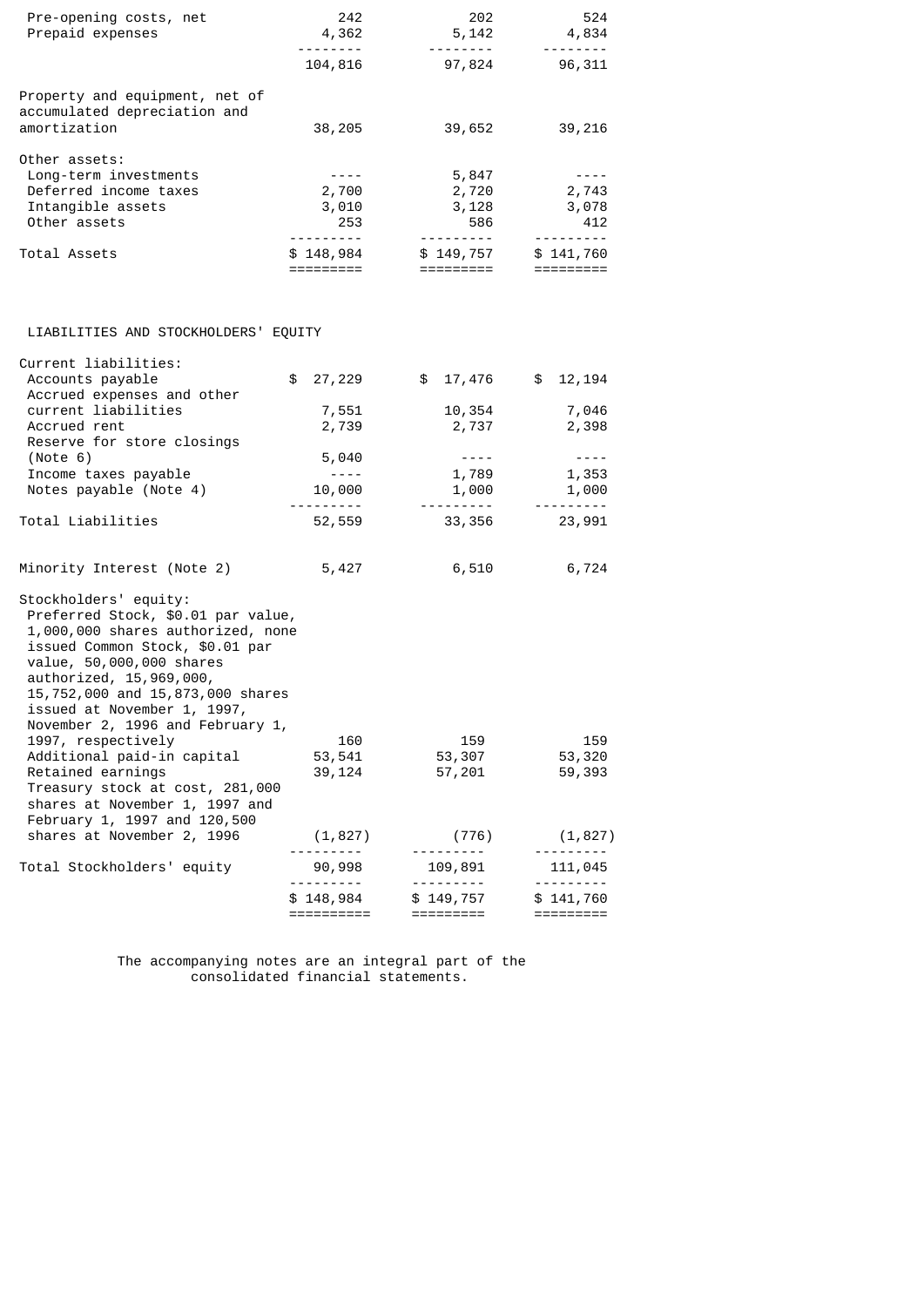## DESIGNS, INC. CONSOLIDATED STATEMENTS OF INCOME (In thousands, except per share data) (Unaudited)

|                                                                                        | Three Months Ended                                                                                                                 |                                 |  |  |
|----------------------------------------------------------------------------------------|------------------------------------------------------------------------------------------------------------------------------------|---------------------------------|--|--|
|                                                                                        | 1997                                                                                                                               | November 1, November 2,<br>1996 |  |  |
|                                                                                        |                                                                                                                                    | <u>.</u>                        |  |  |
| Sales<br>Cost of goods sold including                                                  | \$ 77,459 \$ 84,958                                                                                                                |                                 |  |  |
| occupancy                                                                              | 58,659                                                                                                                             | 57,312                          |  |  |
| Gross profit (Note 6)                                                                  | <u>.</u>                                                                                                                           | ----------<br>18,800 27,646     |  |  |
| Expenses:<br>Selling, general and administrative<br>Provision for impairment of assets | 16,466                                                                                                                             | 17,025                          |  |  |
| and store closings (Note 6)<br>Depreciation and amortization                           | $\frac{1}{2} \left( \frac{1}{2} \right) \left( \frac{1}{2} \right) \left( \frac{1}{2} \right) \left( \frac{1}{2} \right)$<br>2,799 | $- - - -$                       |  |  |
| Total expenses                                                                         | <u>.</u>                                                                                                                           | 19, 265 19, 729                 |  |  |
| Operating income (loss)                                                                | (465)                                                                                                                              | 7,917                           |  |  |
| Interest expense<br>Interest income                                                    | 258<br>26<br>-----------                                                                                                           | 46<br>325<br>----------         |  |  |
| Income (loss) before minority interest<br>and income taxes                             | (697)                                                                                                                              | 8,196                           |  |  |
| Less minority interest                                                                 | 240<br>-----------                                                                                                                 | 248<br>___________              |  |  |
| Income (loss) before income taxes                                                      | (937)                                                                                                                              | 7,948                           |  |  |
| Provision (benefit) for income<br>taxes                                                | (370)                                                                                                                              | 3,284                           |  |  |
| Net income (loss)                                                                      | ==========           ==========                                                                                                    |                                 |  |  |
| Net income (loss) per common and<br>common equivalent share                            | $(0.04)$ \$<br>$\mathbb S$                                                                                                         | 0.30                            |  |  |
| Weighted average common and<br>common equivalent shares outstanding                    | 15,641                                                                                                                             | 15,810                          |  |  |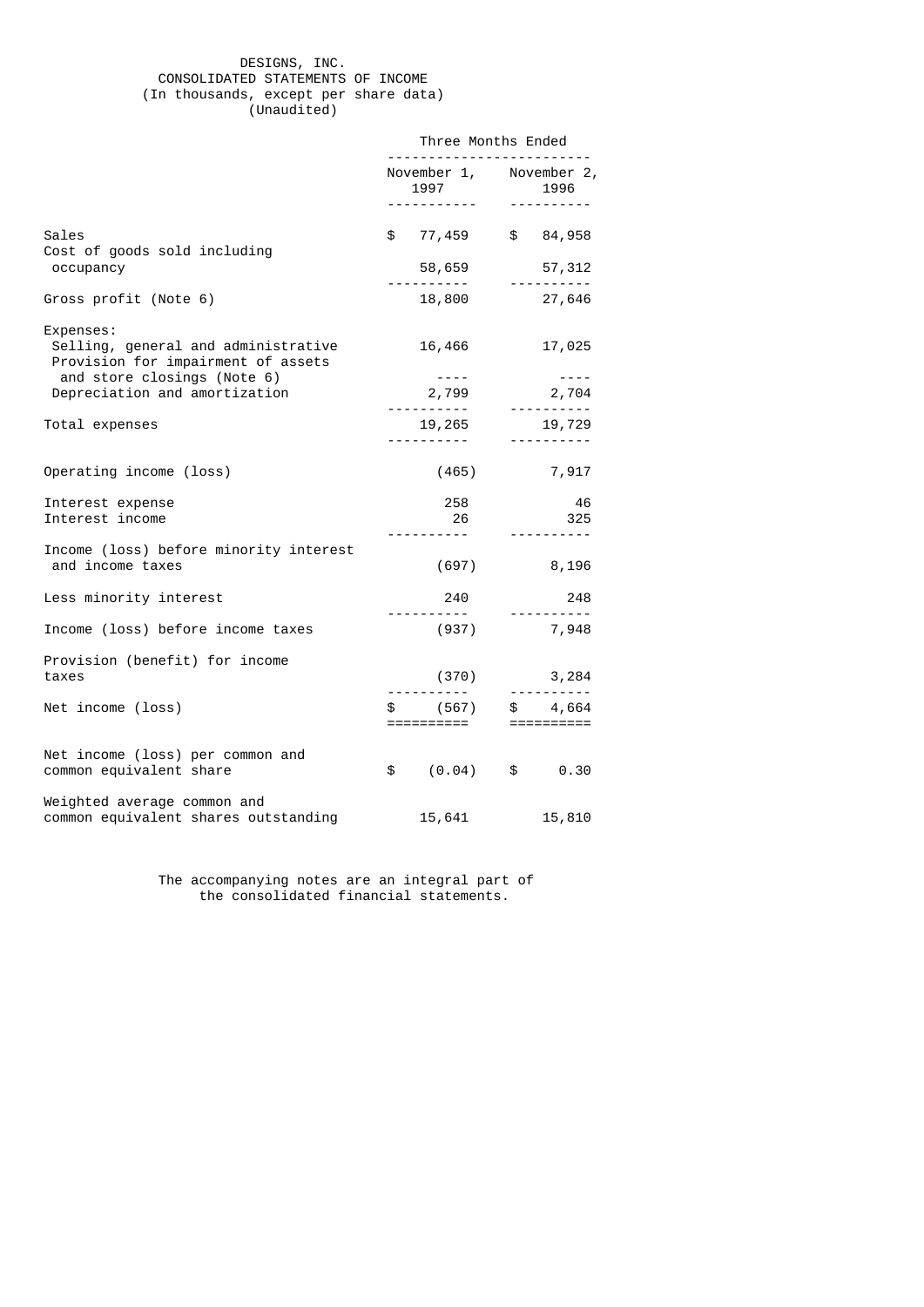## DESIGNS, INC. CONSOLIDATED STATEMENTS OF INCOME (In thousands, except per share data) (Unaudited)

|                                                                                        | Nine Months Ended              |                                                         |  |
|----------------------------------------------------------------------------------------|--------------------------------|---------------------------------------------------------|--|
|                                                                                        | November 1, November 2,        |                                                         |  |
| Sales<br>Cost of goods sold including                                                  |                                | \$197,472 \$210,818                                     |  |
| occupancy                                                                              |                                | $167, 771$ $146, 450$<br>146,450                        |  |
| Gross profit (Note 6)                                                                  |                                | 29,701 64,368                                           |  |
| Expenses:<br>Selling, general and administrative<br>Provision for impairment of assets | 49,470                         | 50,262<br>$\sim$ $\sim$ $\sim$ $\sim$                   |  |
| and store closings (Note 6)<br>Depreciation and amortization                           | 6,046                          |                                                         |  |
|                                                                                        |                                | $8,466$ 7,854                                           |  |
| Total expenses                                                                         | $63,982$<br>----------         | 58,116<br>. <u>.</u>                                    |  |
| Operating income (loss)                                                                |                                | $(34, 281)$ 6, 252                                      |  |
| Interest expense<br>Interest income                                                    | 664<br>94                      | 134<br>905                                              |  |
| Income (loss) before minority<br>interest and income taxes                             |                                | $(34, 851)$ 7,023                                       |  |
| Less minority interest                                                                 | ( 187 )<br>- - - - - - - - - - | 104<br>.                                                |  |
| Income (loss) before income<br>taxes                                                   |                                | $(34, 664)$ 6,919                                       |  |
| Provision (benefit) for income<br>taxes                                                |                                | $(14, 333)$ 2,846                                       |  |
| Net income (loss)                                                                      |                                | \$ (20, 331) \$ 4,073<br>==========           ========= |  |
| Net income (loss) per common<br>and common equivalent share                            | $\frac{1}{2}$                  | $(1.30)$ \$ 0.26                                        |  |
| Weighted average common and<br>common equivalent shares outstanding                    | 15,623                         | 15,814                                                  |  |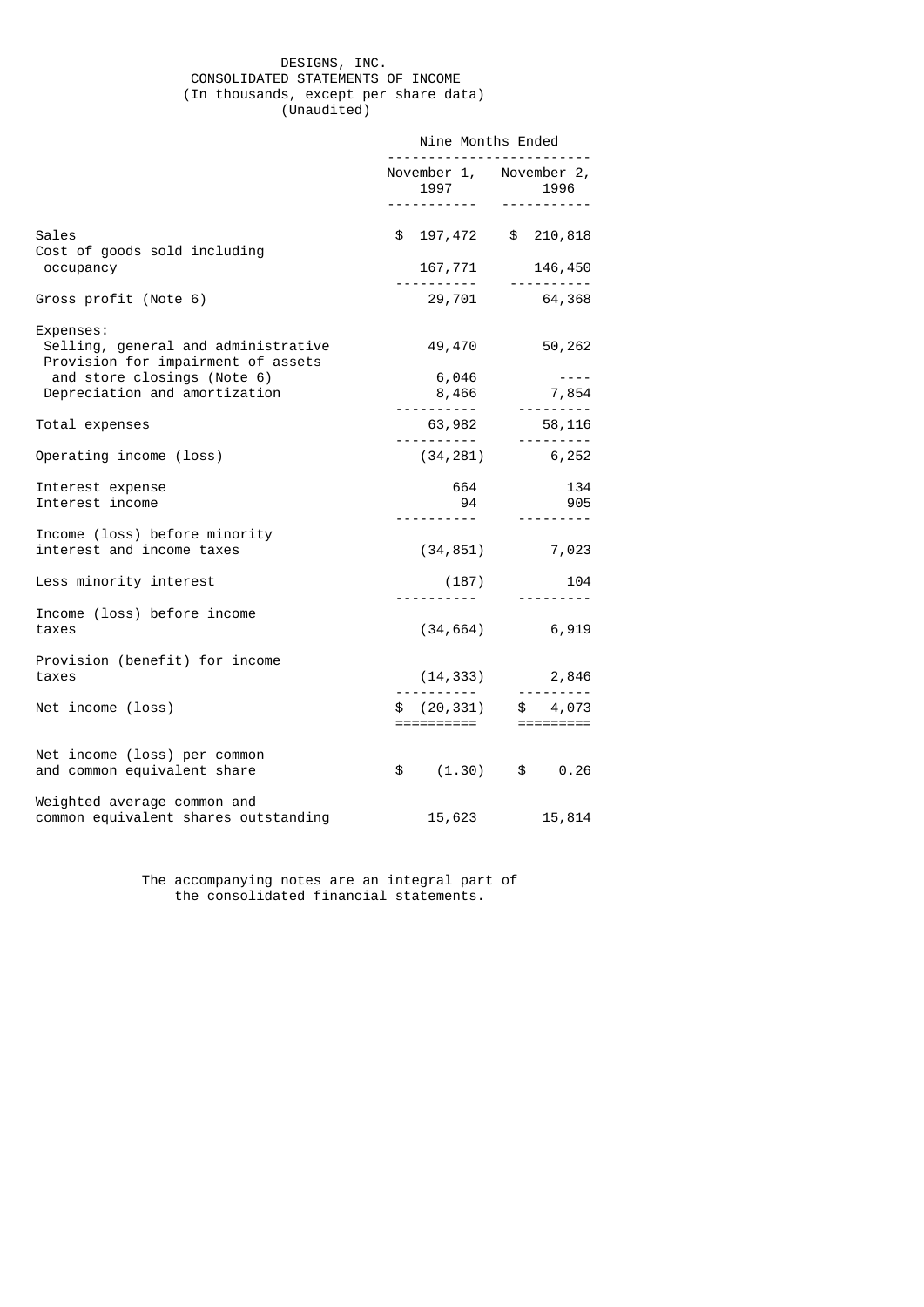## DESIGNS, INC. CONSOLIDATED STATEMENTS OF INCOME (In thousands, except per share data) (Unaudited)

|                                                                                        | Twelve Months Ended                       |                                                          |  |  |
|----------------------------------------------------------------------------------------|-------------------------------------------|----------------------------------------------------------|--|--|
|                                                                                        | November 1, November 2,<br>1997           | 1996                                                     |  |  |
|                                                                                        |                                           | -----------                                              |  |  |
| Sales<br>Cost of goods sold including                                                  | \$ 276,247 \$ 298,346                     |                                                          |  |  |
| occupancy                                                                              |                                           | 224,685 210,281<br><u> - - - - - - - -</u>               |  |  |
| Gross profit (Note 6)                                                                  |                                           | 51,562 88,065                                            |  |  |
| Expenses:<br>Selling, general and administrative<br>Provision for impairment of assets | 65,144                                    | 68,682                                                   |  |  |
| and store closings (Note 6)<br>Depreciation and amortization                           | 6,046<br>11,015                           | $- - - -$<br>10,312                                      |  |  |
|                                                                                        |                                           | ___________                                              |  |  |
| Total expenses                                                                         | 82,205<br><u> - - - - - - - - - - - -</u> | 78,994<br>---------                                      |  |  |
| Operating income (loss)                                                                |                                           | $(30, 643)$ 9,071                                        |  |  |
| Interest expense<br>Interest income                                                    | 727<br>355                                | 176<br>1,380<br>__________                               |  |  |
| Income (loss) before minority<br>interest and income taxes                             |                                           | $(31, 015)$ 10, 275                                      |  |  |
| Less minority interest                                                                 | 204                                       | 134                                                      |  |  |
| Income (loss) before income taxes                                                      | (31, 219)                                 | 10,141                                                   |  |  |
| Provision (benefit) for income<br>taxes                                                | (13, 079)                                 | 4,119                                                    |  |  |
|                                                                                        |                                           | .                                                        |  |  |
| Net income (loss)                                                                      |                                           | $$(18, 140)$ \$ 6,022<br>==========            ========= |  |  |
| Net income (loss) per common and<br>common equivalent share                            |                                           | \$  (1.16) \$ 0.38                                       |  |  |
| Weighted average common and<br>common equivalent shares outstanding                    | 15,616                                    | 15,803                                                   |  |  |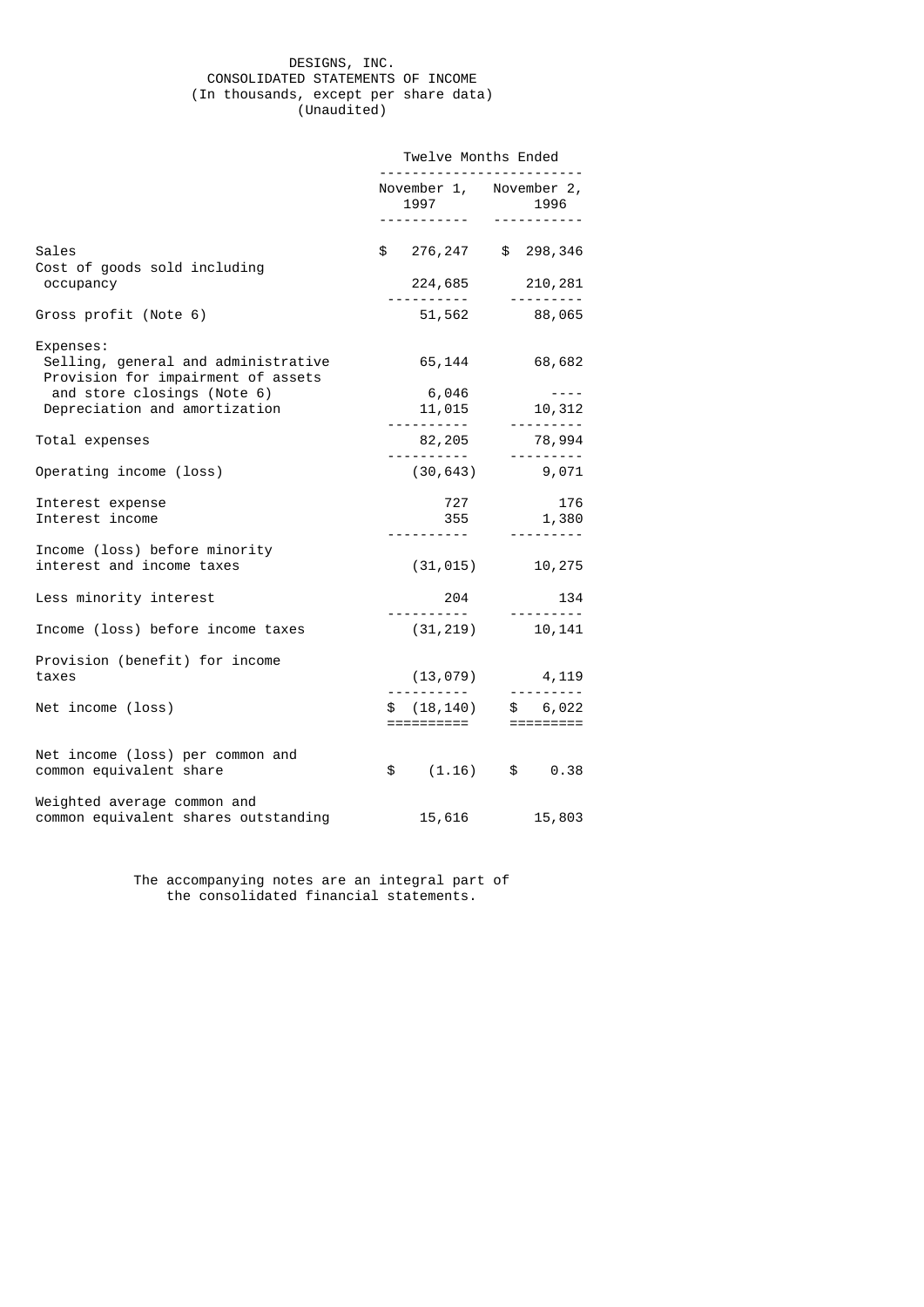# DESIGNS,INC. STATEMENTS OF CASH FLOWS (In thousands-Unaudited)

|                                                                                             | Nine months ended<br>.             |                                                                                       |  |
|---------------------------------------------------------------------------------------------|------------------------------------|---------------------------------------------------------------------------------------|--|
|                                                                                             | 1997<br><u>.</u>                   | November 1, November 2,<br>1996<br><u> - - - - - - - - - -</u>                        |  |
| Cash flows from operating                                                                   |                                    |                                                                                       |  |
| activities:                                                                                 |                                    |                                                                                       |  |
| Net income (loss)<br>Adjustments to reconcile to net cash<br>used for operating activities: | (20, 331)<br>\$                    | \$<br>4,073                                                                           |  |
| Depreciation and amortization                                                               | 8,466                              | 7,854                                                                                 |  |
| Minority interest                                                                           | (187)                              | 104                                                                                   |  |
| Loss on sale of investments                                                                 | 102                                | 17                                                                                    |  |
| Loss from disposal of property<br>and equipment                                             | 26                                 | 390                                                                                   |  |
| Changes in operating assets and<br>liabilities:                                             |                                    |                                                                                       |  |
| Accounts receivable                                                                         | 200                                | (365)                                                                                 |  |
| Inventories                                                                                 | (2, 891)                           | (12, 758)                                                                             |  |
| Prepaid expenses<br>Reserve for store closing                                               | 472<br>5,347                       | (1, 173)<br>$\sim$ $  -$                                                              |  |
| Income taxes payable                                                                        | (14, 796)                          | 1,789                                                                                 |  |
| Accounts payable                                                                            | 15,035                             | 9,291                                                                                 |  |
| Accrued expenses and other                                                                  |                                    |                                                                                       |  |
| current liabilities<br>Accrued rent                                                         | 505                                | 2,464                                                                                 |  |
|                                                                                             | 341<br>--------                    | 151<br>-------                                                                        |  |
| Net cash (used for) provided by                                                             |                                    |                                                                                       |  |
| operating activities                                                                        | (7, 711)                           | 11,837                                                                                |  |
|                                                                                             |                                    |                                                                                       |  |
| Cash flows from investing activities:<br>Additions to property and                          |                                    |                                                                                       |  |
| equipment                                                                                   | (7, 115)                           | (11, 163)                                                                             |  |
| Incurrence of pre-opening costs                                                             | (327)                              | (265)                                                                                 |  |
| Proceeds from disposal of                                                                   |                                    |                                                                                       |  |
| property and equipment<br>Sale and maturity of investments                                  | 154<br>5,888                       | 61<br>6,126                                                                           |  |
| Reduction in other assets                                                                   | 12                                 | 171                                                                                   |  |
| Distributions to joint venture partner                                                      | (1, 110)                           | $\frac{1}{2} \frac{1}{2} \frac{1}{2} \frac{1}{2} \frac{1}{2} \frac{1}{2} \frac{1}{2}$ |  |
|                                                                                             |                                    | --------                                                                              |  |
| Net cash used for investing activities                                                      | (2, 498)<br>--------               | (5,070)<br>---------                                                                  |  |
| Cash flows from financing activities:                                                       |                                    |                                                                                       |  |
| Net borrowings under credit facility                                                        | 9,000                              | $- - - -$                                                                             |  |
| Purchase of treasury stock                                                                  | ----                               | (776)                                                                                 |  |
| Issuance of common stock under<br>option program (1)                                        | 221                                | 22                                                                                    |  |
|                                                                                             |                                    | -------                                                                               |  |
| Net cash provided by (used for)                                                             |                                    |                                                                                       |  |
| financing activities                                                                        | 9,221                              | (754)                                                                                 |  |
| Net increase (decrease) in cash and                                                         | -------                            |                                                                                       |  |
| cash equivalents                                                                            | (988)                              | 6,013                                                                                 |  |
| Cash and cash equivalents:                                                                  |                                    |                                                                                       |  |
| Beginning of the year                                                                       | 3,390                              | 13,941                                                                                |  |
| End of the quarter                                                                          | <u> - - - - - - - -</u><br>\$2,402 | \$19,954                                                                              |  |
|                                                                                             | ========                           |                                                                                       |  |
| Supplementary Cash Flow Disclosure                                                          |                                    |                                                                                       |  |
| Cash paid:                                                                                  |                                    |                                                                                       |  |
| Interest                                                                                    | \$<br>508                          | \$<br>84                                                                              |  |
| Taxes, net                                                                                  | 415                                | 940                                                                                   |  |
| (1) Net of related tax effect.                                                              |                                    |                                                                                       |  |
|                                                                                             |                                    |                                                                                       |  |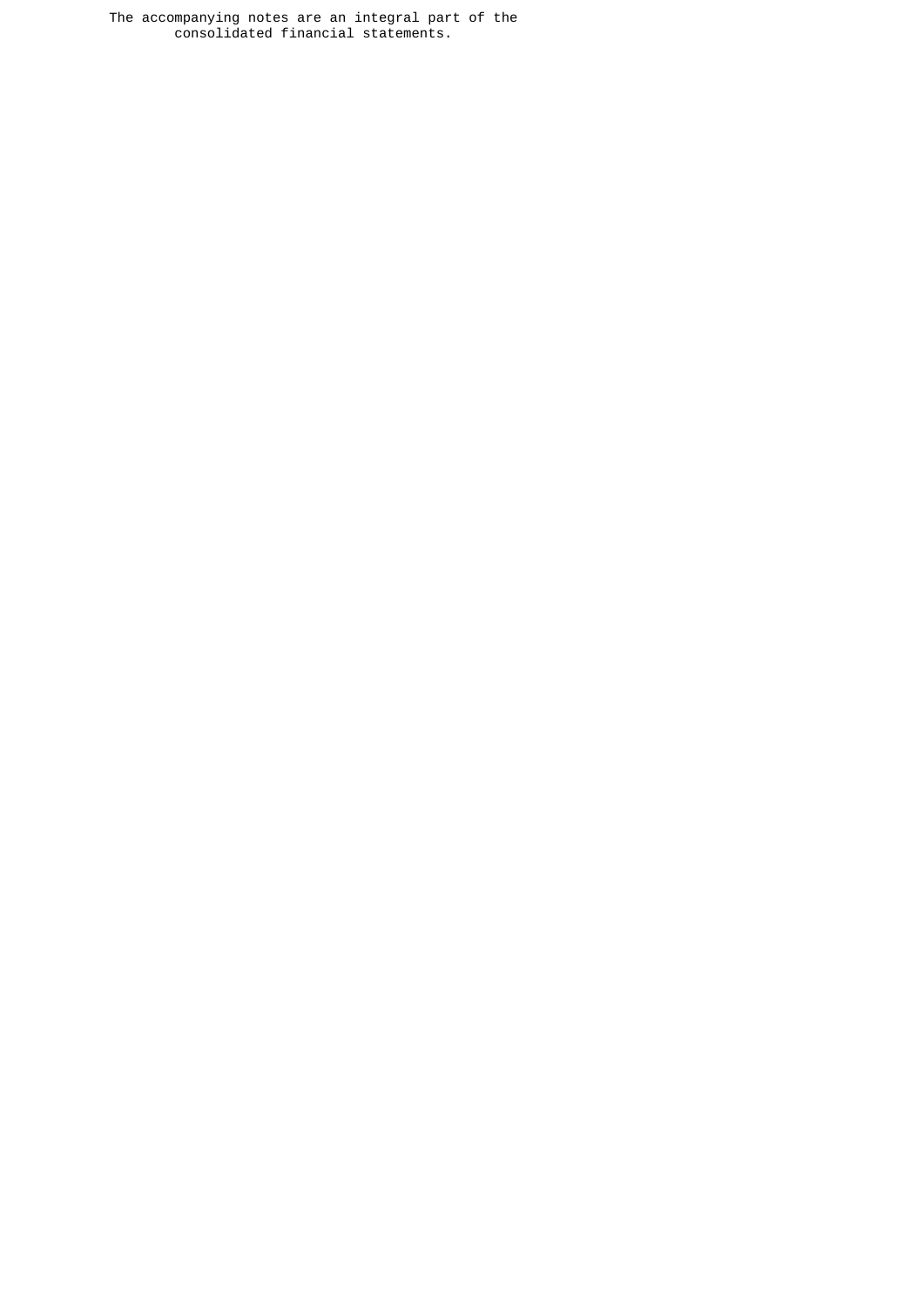# DESIGNS, INC. Notes to Consolidated Financial Statements

## 1. Basis of Presentation

In the opinion of management of the Company, the accompanying unaudited consolidated financial statements contain all adjustments (consisting only of normal recurring adjustments as well as a provision for impairment of assets and store closings described in Note 6) necessary for a fair presentation of the interim financial statements. These financial statements do not include all disclosures associated with annual financial statements and, accordingly, should be read in conjunction with the notes contained in the Company's audited consolidated financial statements for the year ended February 1, 1997. The Company's business has historically been seasonal in nature and the results of the interim periods presented are not necessarily indicative of the results to be expected for the full year.

## 2. Minority Interest

On January 28, 1995, Designs JV Corp., a wholly-owned subsidiary of the Company, entered into a partnership agreement with LDJV Inc. (the "Partnership Agreement") establishing a joint venture to sell Levi's(R) brand jeans and jeans-related products in Original Levi's StoresTM and Levi's(R) Outlet stores. LDJV Inc. is a wholly-owned subsidiary of Levi's Only Stores, Inc. ("LOS"), which is a wholly-owned subsidiary of Levi Strauss & Co. The joint venture that was established by the Partnership Agreement is known as The Designs/OLS Partnership (the "OLS Partnership"). The operating results of the OLS Partnership are consolidated with the financial statements of the Company for the three, nine and twelve months ended November 1, 1997. Minority interest at November 1, 1997, represents LDJV Inc.'s 30% interest in the OLS Partnership. During the first nine months of fiscal 1997, the OLS Partnership distributed \$3.7 million in "Excess Cash" to its partners in accordance with the terms of the Partnership Agreement. The OLS Partnership is also obligated to distribute funds to its partners enabling them to pay taxes associated with the related earnings. No cash distributions for payment of taxes were required during the nine months ended November 1, 1997 and \$110,000 was paid to the partners for this purpose for the nine months ended November 2, 1996.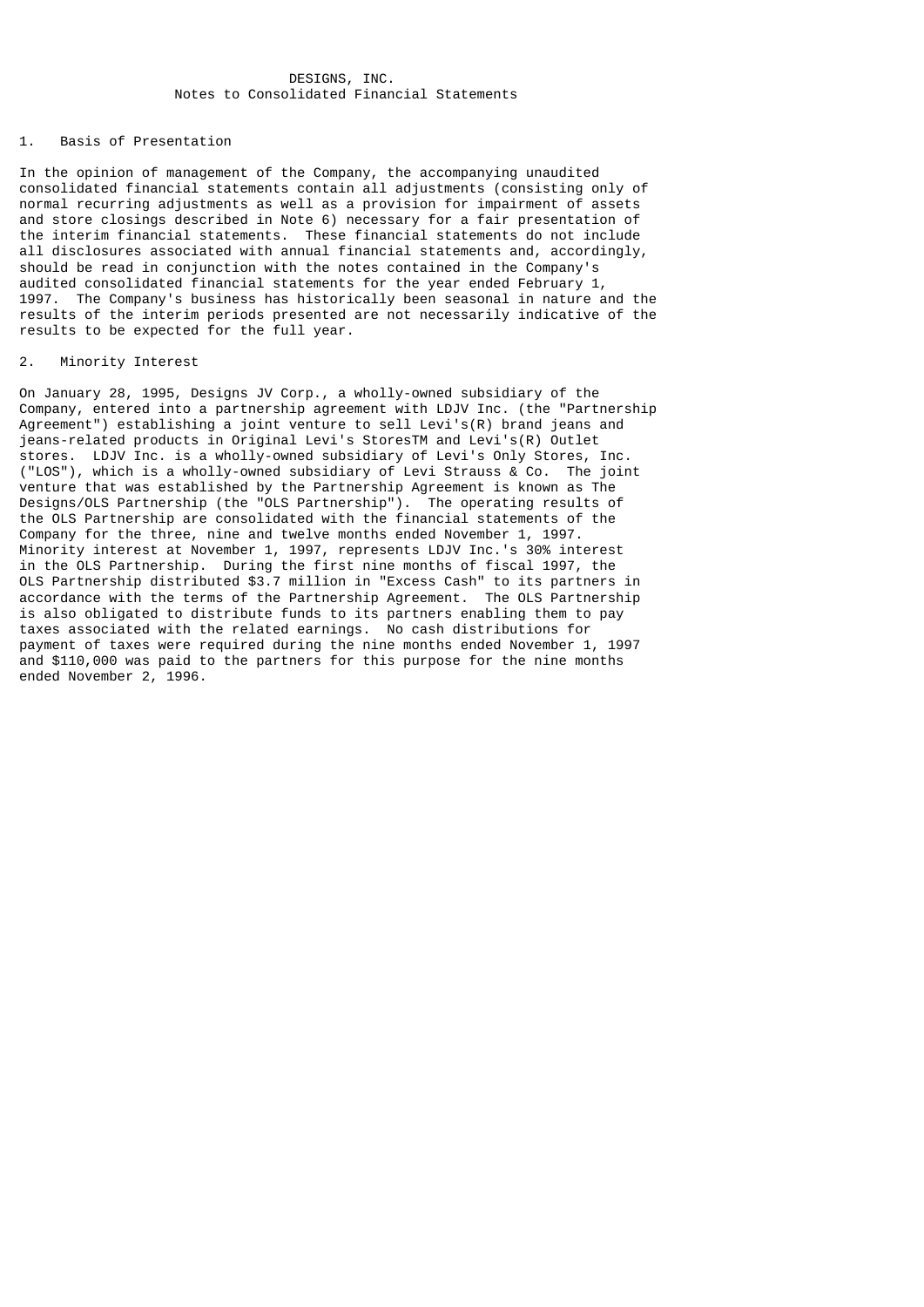# 3. Boston Trading Ltd., Inc. Acquisition

On May 2, 1995, the Company acquired certain assets of Boston Trading Ltd., Inc. In accordance with the terms of the Asset Purchase Agreement dated April 21, 1995, the Company paid \$5.4 million in cash, financed by operations, and delivered a non-negotiable promissory note in the principal amount of \$1 million (the "Purchase Note") payable in two equal annual installments through May 2, 1997. In the first quarter of fiscal 1996, the Company asserted rights of indemnification under the Asset Purchase Agreement. accordance with the Asset Purchase Agreement, the Company, when exercising its indemnification rights, has the right, among other courses of action, to offset against the payment of principal and interest due and payable under the Purchase Note. Accordingly, the Company did not make either of the \$500,000 payments of principal due on the Purchase Note on May 2, 1996 and May 2, 1997. The Company paid interest on the original principal amount of the Purchase Note through May 2, 1996 and has continued to pay interest thereafter through November 2, 1997 on \$500,000 of principal.

# 4. Credit Facility

On December 10, 1997, subsequent to the end of the third quarter, the Company entered into a Credit Agreement (the "Credit Agreement") with BankBoston, N.A. The credit facility established by the Credit Agreement, which terminates on June 30, 1999, consists of a revolving line of credit permitting the Company to borrow up to \$25 million. Under the facility, the Company may cause BankBoston to issue documentary and standby letters of credit up to \$2 million. Availability of the unused revolving line of credit is subject to borrowing base requirements and compliance with certain earnings, net worth and inventory turnover covenants and a cash flow ratio covenant which is effective for the fourth quarter of fiscal 1998. The Company's borrowings under the credit facility are secured by a security interest in all of the Company's Levi Strauss & Co. brand inventory, accounts receivable and certain intangible assets of the Company, excluding the assets of the OLS Partnership and the Company's Boston Traders(R) trademark and related trademarks. The security interest may be released when the Company achieves certain minimum cash flow ratio requirements. At the option of the Company, borrowings under this facility bear interest at BankBoston, N.A.'s prime rate or at LIBOR-based fixed rates (depending upon the Company's quarterly ratio of cash flow to fixed charges). Under the Credit Agreement, the Company has agreed not to pay cash dividends on its Common Stock if such payment would cause the Company to be in default of certain financial ratios. To date, the Company has not paid any cash dividends.

At November 1, 1997, the Company was not in compliance with the cash flow ratio covenant included in its previous Amended and Restated Credit Agreement dated as of July 24, 1996 with BankBoston, N.A. and State Street Bank and Trust Company (the "1996 Credit Agreement"). Upon entering into the new Credit Agreement, BankBoston, N.A. and State Street Bank and Trust Company waived compliance with this covenant under the 1996 Credit Agreement for the quarter ended November 1, 1997. At November 1, 1997, the Company had no outstanding commercial and trade letters of credit and two outstanding standby letters of credit totaling approximately \$212,000.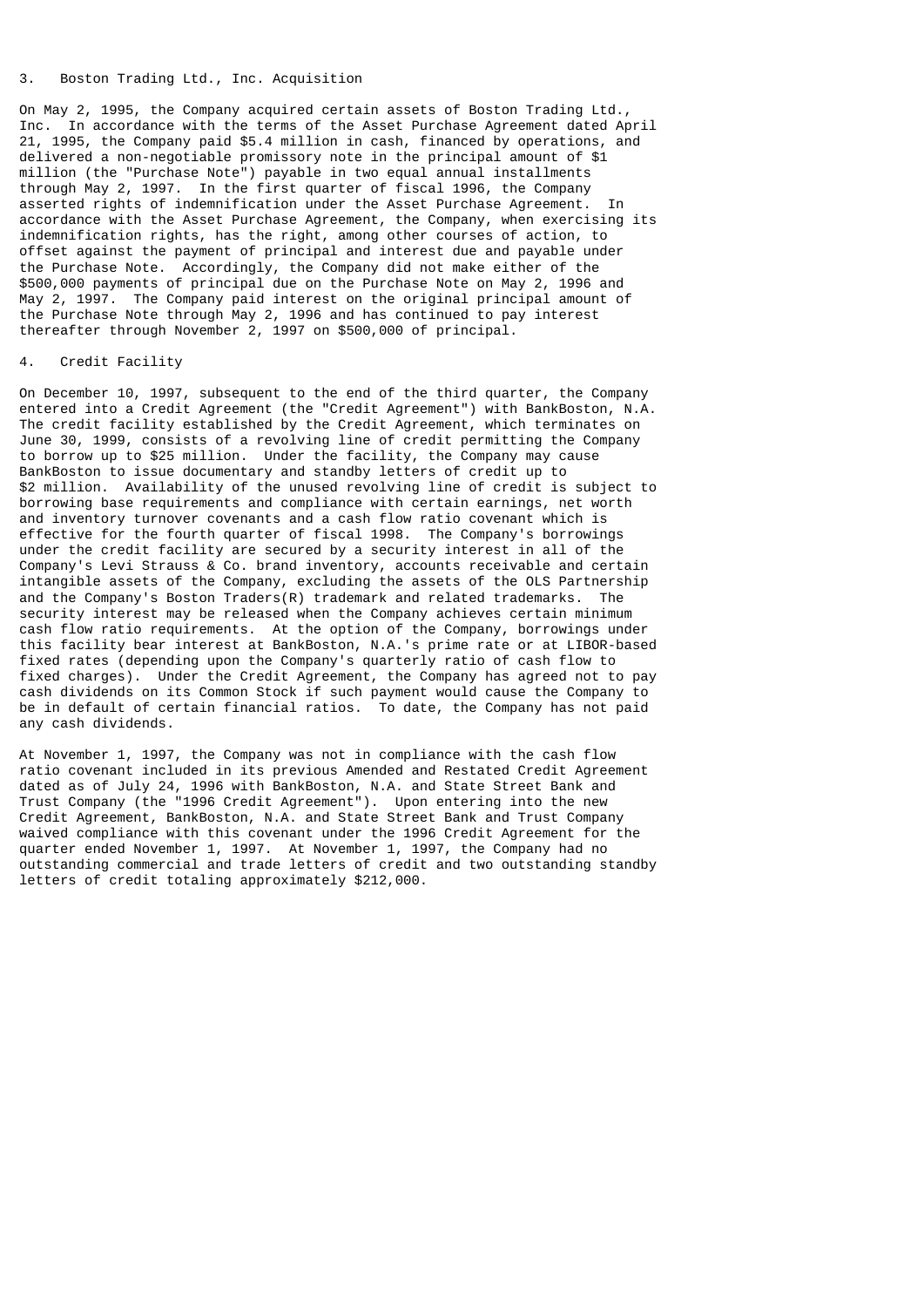## 5. Joint Venture Credit Agreement

During the third quarter of fiscal 1996 the Company entered into a Credit Agreement (the "OLS Credit Agreement") with the OLS Partnership and LOS under which the Company and LOS are committed to make advances to the OLS Partnership in the amount of \$3.5 million and \$1.5 million, respectively. The facility bears interest at BankBoston, N.A.'s prime rate. During the third quarter of fiscal year 1997, the term of the OLS Credit Agreement was extended through September 30, 1998, unless earlier terminated pursuant to the provisions of the OLS Credit Agreement. This Agreement provides that there will be no unpaid credit advances outstanding on the last day of any fiscal year. No advances were outstanding under this facility through the third quarter of fiscal 1997.

# 6. Provision for Impairment of Assets and Store Closings

In the second quarter of fiscal 1997, the Company recorded a pre-tax charge of \$20 million, or (\$0.75) per share after tax, related to the shift in strategy away from the Boston Traders(R) vertically integrated private label concept back to name brands. This plan involves the liquidation of Boston Traders(R) brand products and the closure of the Company's New York City product development office. Concurrent with this shift in strategy, the Company plans to close 17 Designs stores and 16 Boston Traders(R) Outlet stores. The Company anticipates that its future private label requirements may be satisfied by open market purchases of selected items that will include the Boston Traders(R) label.

This pre-tax charge includes cash costs of approximately \$6.1 million related to lease terminations, cancellation of private label fabric commitments for the remainder of fiscal 1997, severance associated with the closing of the New York office, and other costs related to the strategy shift. The remainder of the \$20 million charge consists of non-cash costs of approximately \$13.9 million which include approximately \$12.4 million of markdowns at cost related to the liquidation of existing and then on order Boston Traders(R) brand product through the end of fiscal 1997. The non-cash costs also include asset impairment charges associated with the planned store closings. Merchandise markdowns and costs associated with the cancellation of fabric commitments, which total approximately \$14 million, are accounted for in cost of goods sold for the nine and twelve months ended November 1, 1997. The remaining amounts related to lease termination costs, asset impairment charges, severance benefits, and other costs, which total approximately \$6 million, are accounted for in the provision for impairment of assets and store closings for the nine and twelve months ended November 1, 1997. At November 1, 1997, \$5.0 million is accrued in the reserve for store closings and a \$5.4 million markdown reserve is included in inventory.

The estimated earnings and cash flow benefits expected, barring unforeseen circumstances, to be derived from these actions for fiscal 1998 are \$6.8 million and \$7.7 million, and for fiscal 1999 are \$10.6 million and \$8.7 million, respectively. These estimates include anticipated federal income tax refunds related to net operating losses carried back to prior years' taxable income, offset by cash outflows for lease termination costs, severance benefits and other costs. Future cash flows are based upon management's estimate of the period of time between store closings and the final termination of the lease obligations. Barring unforeseen circumstances, the Company anticipates closing all 33 stores by or near the end of fiscal 1997.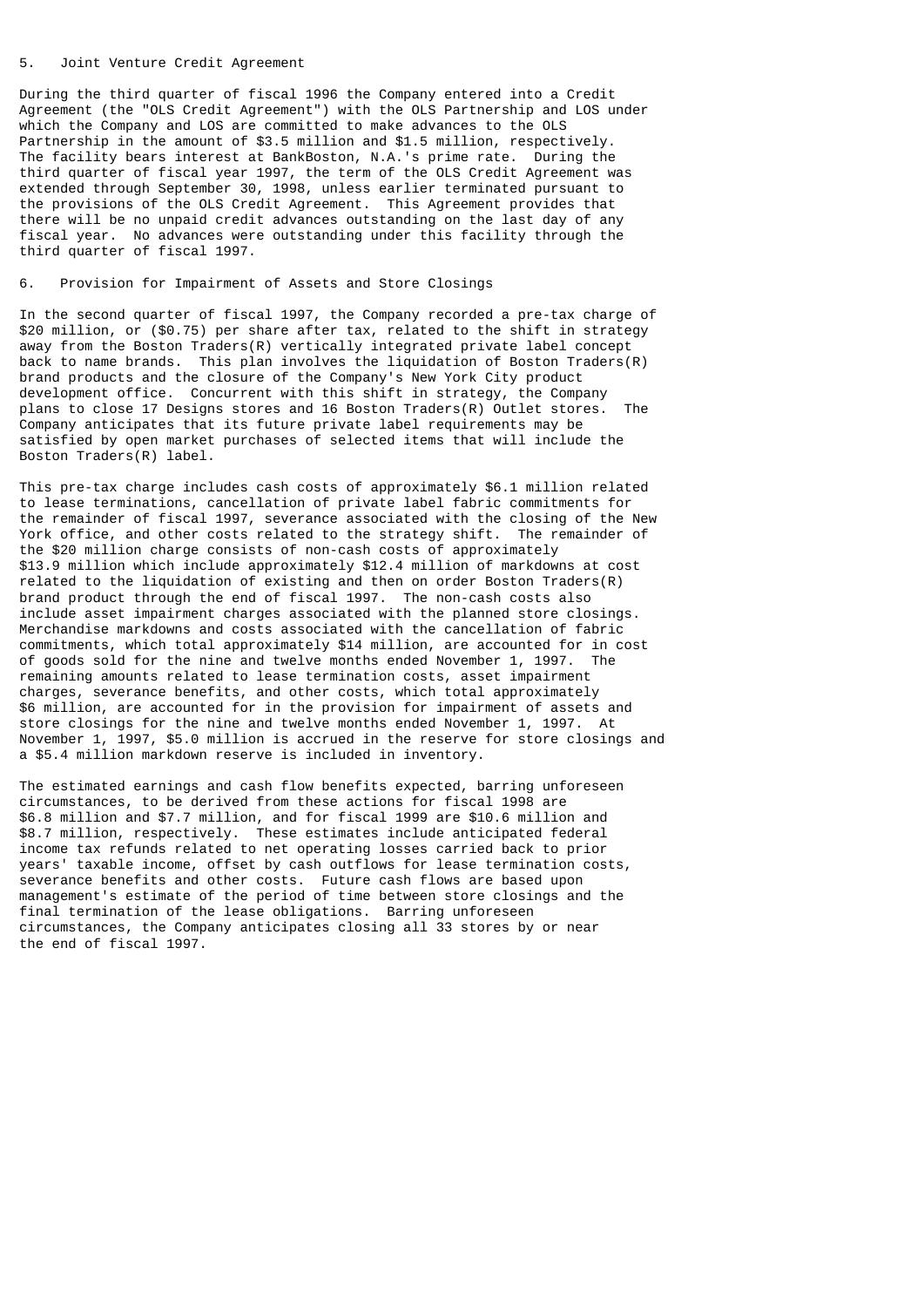## 7. Amendment to the Shareholders Rights Plan

On October 6, 1997, the Board of Directors approved an amendment to the Company's Shareholder Rights Agreement dated May 1, 1995, pursuant to which the definition of an "Acquiring Person" was amended. The definition of Acquiring Person now allows a person who is and continues to be permitted to file Schedule 13G, in lieu of Schedule 13D, pursuant to the Securities Exchange Act of 1934, as amended, and the rules and regulations promulgated thereunder, to be beneficial owner of less than 20% of the shares of the Company's Common Stock then outstanding without becoming an "Acquiring Person."

## 8. Recently Issued Accounting Standards

The Financial Accounting Standards Board issued Statement of Financial Accounting Standard No. 128 "Earnings per Share" ("SFAS 128"), which modifies the way in which earnings per share ("EPS") is calculated and disclosed. Upon adoption of SFAS 128 for the fiscal period ending January 31, 1998, the Company will disclose basic and diluted EPS and will restate all prior EPS data presented. Basic EPS excludes dilution and is computed by dividing the income available to common shareholders by the weighted-average number of common shares outstanding for the period. Diluted EPS, similar to fully diluted EPS, reflects the potential dilution that could occur if securities or other contracts to issue common stock were exercised or converted into common stock or resulted in the issuance of common stock that then shared in the earnings of the entity. Management believes the adoption of SFAS 128 will not have a material impact on previously reported earnings per share.

The Financial Accounting Standards Board recently issued Statement of Financial Accounting Standard No. 130, "Reporting Comprehensive Income" ("SFAS 130"). SFAS 130 requires that changes in comprehensive income be shown on a separate financial statement that is displayed with the same prominence as other financial statements. SFAS 130 becomes effective for fiscal years beginning after December 15, 1997. The Company will adopt this Standard beginning in the first quarter of the fiscal year ending January 30, 1999.

In June 1997, the Financial Accounting Standards Board issued Statement of Financial Accouting Standard No. 131, "Disclosure about Segments of an Enterprise and Related Information" ("SFAS 131"). SFAS 131 specifies new guidelines for determining a company's operating segments and related requirements for disclosure. SFAS 131 becomes effective for fiscal years beginning after December 15, 1997. The Company will adopt this Standard for the fiscal year ending January 30, 1999.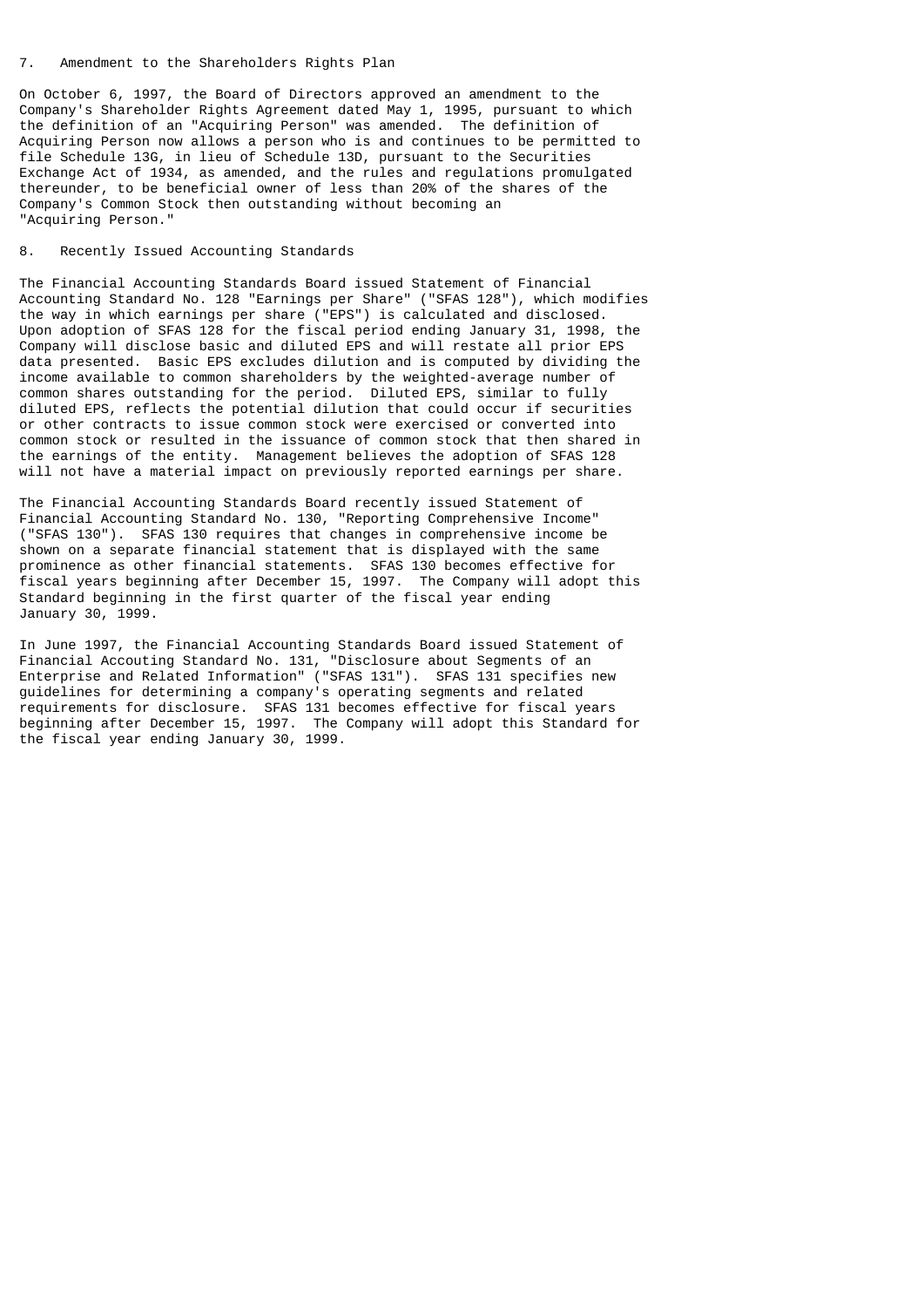## RESULTS OF OPERATIONS

Sales for the third quarter of fiscal 1997 were \$77.5 million as compared to sales of \$84.9 million in the third quarter of fiscal 1996. Sales for the nine month year to date and rolling twelve month periods decreased 6 percent and 7 percent, respectively, compared to the same periods in the prior year. Comparable store sales decreased 11 percent for the third quarter of fiscal 1997 and 8 percent for the nine month year to date period as compared to the same periods in fiscal 1996. Comparable stores are retail locations open at least 13 months. Of the 155 stores that the Company operated as of November 1, 1997, 146 were comparable stores. The decreases in sales during these periods are primarily due to continued sales decreases in Levi's(R) brand men's jeans and tops, partially offset by increased sales of women's Levi's(R) brand jeans and men's and women's Dockers(R) brand apparel.

Gross margin rate (including the costs of occupancy) for the third quarter of fiscal 1997 equaled 24.3 percent of sales as compared with 32.5 percent of sales for the third quarter in the prior year. The decrease was primarily due to a decrease in merchandise margin resulting from promotional markdowns associated with Levi's(R) brand products, a decrease in initial margins on certain outlet store merchandise, inventory shrinkage and an increase in occupancy costs as a percentage of sales due to the effect of the lower sales base as compared to the prior year. For the nine month and rolling twelve month periods ended November 1, 1997, gross margin rate was 15.2 percent and 18.9 percent of sales, respectively, as compared to 30.5 percent and 29.5 percent of sales, respectively, for the same periods ended November 2, 1996. The decreases for the nine and rolling twelve month periods are primarily attributable to merchandise markdowns of \$12.4 million and fabric commitment charges of \$1.6 million taken in the second quarter of fiscal 1997 related to Boston Traders(R) brand products as well as increased promotional markdowns on Levi's(R) brand products and unfavorable shrink results recorded during the nine month period ended November 1, 1997.

Selling, general and administrative expenses for the third quarter equaled \$16.5 million or 21.3 percent of sales, compared with \$17.0 million, or 20.0 percent of sales in the third quarter in the prior year. Store payroll, the largest component of selling, general and administrative expenses, equaled 9.9 percent of sales for the three months ended November 1, 1997, compared with 9.0 percent of sales for the same period last year. This increase is primarily a result of sales decreases in the third quarter. The increase in store payroll was partially offset by decreases in other operating expenses as the Company continued to focus on managing and controlling costs. Selling, general and administrative expenses for the nine month and rolling twelve month periods ended November 1, 1997 equaled 25.1 percent and 23.6 percent of sales, respectively, as compared to 23.8 percent and 23.0 percent of sales in the comparable periods in the prior year. These increases, as a percentage of sales, are primarily attributable to sales decreases.

In the second quarter of fiscal 1997, the Company recorded a pre-tax charge of \$20 million, or (\$0.75) per share after tax, related to the shift in strategy away from the Boston Traders(R) vertically integrated private label concept back to name brands. This plan involves the liquidation of Boston Traders(R) brand products and the closure of the Company's New York City product development office. Concurrent with this shift in strategy, the Company plans to close 17 Designs stores and 16 Boston Traders(R) Outlet stores. The Company anticipates that its future private label requirements will be satisfied by open market purchases of selected items that may include the Boston Traders(R) label. This pre-tax charge include cash costs of approximately \$6.1 million related to lease terminations, cancellation of private label fabric commitments for the remainder of fiscal 1997, severance associated with the closing of the New York office, and other costs related to the strategy shift. The remainder of the \$20 million charge consisted of non-cash costs of approximately \$13.9 million which include approximately \$12.4 million of markdowns at cost related to the liquidation of then existing and on order Boston Traders(R) product through the end of fiscal 1997. The non-cash costs also include asset impairment charges associated with the planned store closings. Merchandise markdowns and costs associated with the cancellation of fabric commitments, which total approximately \$14 million, are accounted for in cost of goods sold for the nine months and twelve months ended November 1, 1997. The remaining amounts related to lease termination costs, asset impairment charges, severance benefits, and other costs, which total approximately \$6 million, are accounted for in the provision for impairment of assets and store closings for the nine and twelve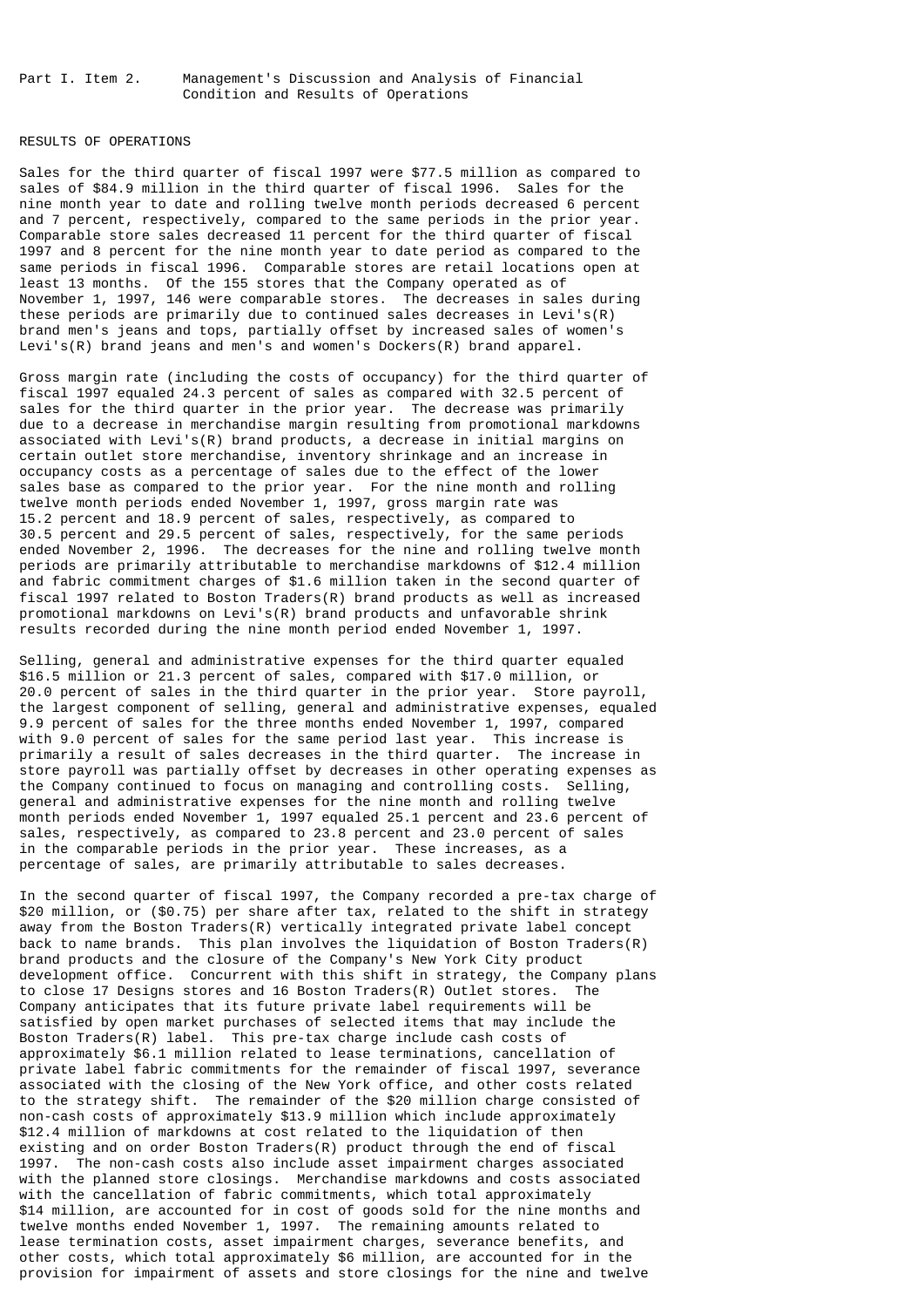months ended November 1, 1997. At November 1, 1997, \$5.0 million is accrued in the reserve for store closings and a \$5.4 million markdown reserve is included in inventory.

Depreciation and amortization expense of \$2.8 million for the third quarter of fiscal 1997 increased by 3.5 percent compared with depreciation and amortization expense of \$2.7 million for the same period in fiscal 1996. This increase is primarily due to capital expenditures for new store openings and remodeled stores. For the nine month and rolling twelve month periods, depreciation and amortization expense increased by 7.8 percent and 6.8 percent, respectively, primarily due to Boston Trading Co.(R) store openings, remodeled stores and one Levi's(R) Outlet store opened under the joint venture.

Interest expense was \$258,000 and \$46,000 in the third quarter of fiscal 1997 and fiscal 1996, respectively. For the nine month and rolling 12 month periods, interest expense was \$664,000 and \$727,000 as compared to \$134,000 and \$176,000 in prior comparable periods, respectively. This increase is primarily attributable to borrowings under the Company's revolving credit facility during fiscal 1997. The Company anticipates that interest expense will continue to exceed the expense recorded in similar periods in fiscal 1996 as a result of borrowings under the Company's credit facility. The Company had no borrowings under this facility in the prior year.

Interest income for the third quarter of fiscal 1997 was \$26,000 compared to \$325,000 in fiscal year 1996. For the nine month and rolling 12 month periods interest income was \$94,000 and \$355,000 as compared to \$905,000 and \$1.4 million for comparable periods in the prior year. The decrease in interest income is attributable to a lower average investment balance compared to the same periods in the prior year.

Net loss for the third quarter of fiscal year 1997 equaled (\$567,000) or (\$0.04) per share, as compared with net income of \$4.7 million, or \$0.30 per share in the third quarter of fiscal 1996. Net loss for the nine month periods ended November 1, 1997 and November 2, 1996 equaled (\$20.3) million or (\$1.30) per share as compared to net income of \$4.1 million or \$0.26 per share, respectively. Net loss, on a rolling 12 month basis ending November 1, 1997, was (\$18.1) million or (\$1.16) per share, as compared with income of \$6.0 million, or \$0.38 per share for the comparable period in the prior year. The results for the nine and twelve months ended November 1, 1997 include the recognition of a pre-tax charge of \$20 million, or (\$0.75) per share, related to the Company's shift in strategy away from the Boston Traders(R) vertically integrated private label concept back to name brands as mentioned above.

During the quarter, the Company began to test a selection of new name brands in a small group of its Designs stores. This test is part of the Company's strategic shift, announced in June 1997, back to name brands and away from its former private label product development strategy. New brands featured include Polo Jeans(R), Tommy Jeans(R) (by Tommy Hilfiger), Lucky Brand(R), Boss(R) by I.G. Design, Tag Rag(R), BuffaloJeans(R), EnyceTM, Dollhouse(R), Fubu(R), Mossimo(R), Phat Farm(R), Interstate Jeans(R), S SilverTM Jeans and other brands with a similar point of view. As of mid-November, the Company's six Boston Trading Co.(R) stores also carry a majority of the same brands. As part of this test, the product selection and quantities of Levi's(R) brand product in these stores have been significantly narrowed and reduced from prior levels. The Company intends to continue to test these name brands through the Holiday season and into fiscal year 1998.

#### SEASONALITY

The Company's business is seasonal, reflecting increased consumer buying in the "Fall" and "Holiday" seasons. Historically, the second half of each fiscal year provides a greater portion of the Company's annual sales and operating income.

#### LIQUIDITY AND CAPITAL RESOURCES

The Company's primary cash needs are for operating expenses, including cash outlays associated with inventory purchases and capital expenditures for new and remodeled stores. The Company expects that cash flow from operations, short-term borrowings and trade credit will enable it to finance its current working capital, remodeling and expansion requirements during the remainder of the fiscal year.

## WORKING CAPITAL AND CASH FLOWS

To date, the Company has financed its working capital requirements and expansion program with cash flow from operations, borrowings and proceeds from Common Stock offerings. Cash used in operations for the first nine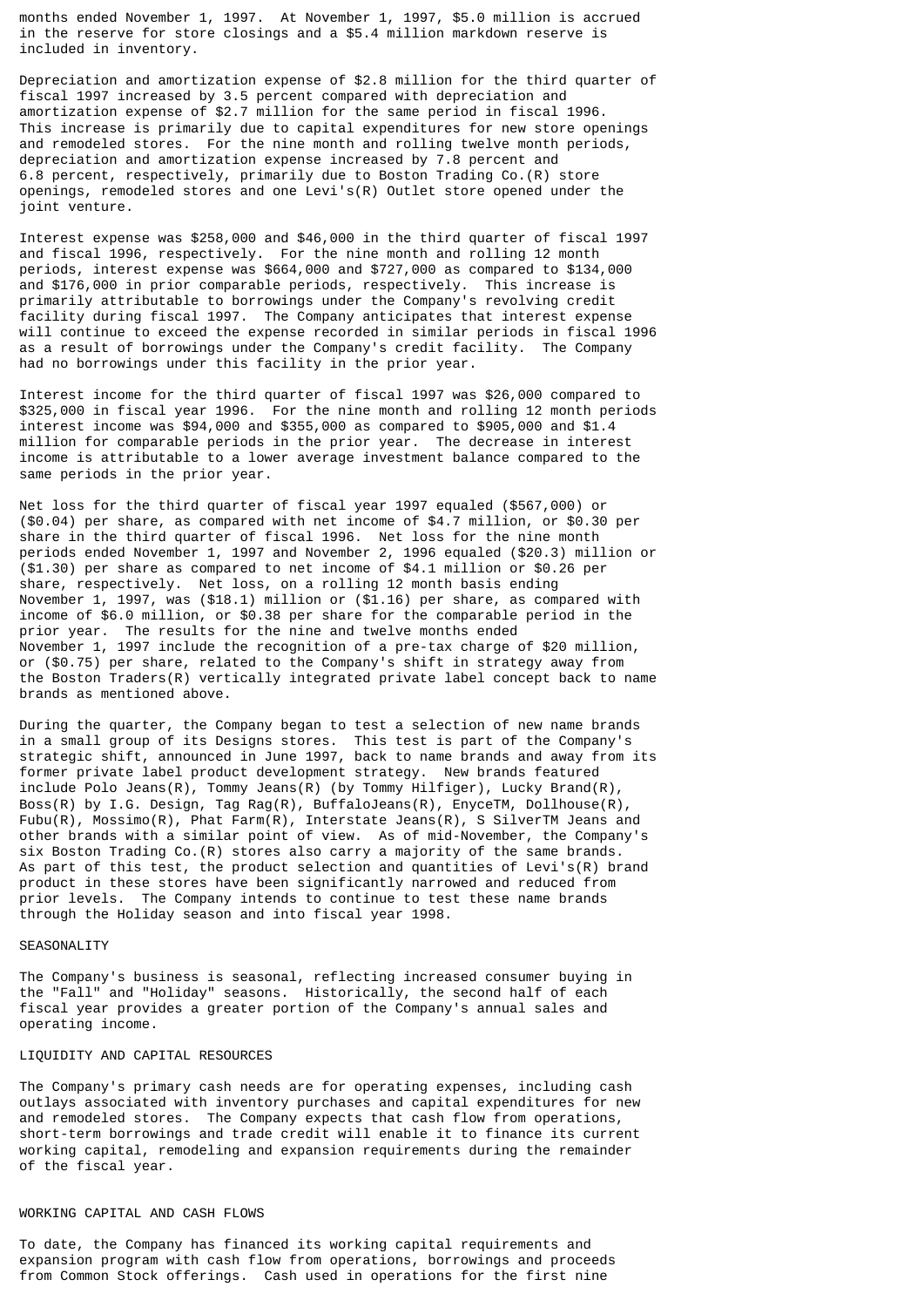months of fiscal 1997 was \$7.9 million compared to cash provided by operations of \$11.8 million for the same period in the prior year. Cash used in operations in the nine months ended November 1, 1997 is primarily attributable to net losses, the liquidation of the Boston Traders(R) brand, and the timing of other working capital accounts.

The Company's cash and investment position at November 1, 1997 was approximately \$2.4 million, compared to approximately \$19.9 million at the end of the third quarter of fiscal 1996. During the first quarter of fiscal 1997, the Company sold its remaining short-term investments of \$5.9 million. As a result of the sale, the Company realized a loss of \$102,300. At the end of the third quarter of fiscal 1997 the Company had net borrowings outstanding of approximately \$9.0 million under its revolving credit facility, described below, compared to no borrowings under this facility at the end of the third quarter of fiscal 1996. The Company anticipates that borrowing levels at the end of fiscal 1997 will be above borrowing levels at November 1, 1997.

The Company's working capital at November 1, 1997 was approximately \$52.3 million, compared to \$64.5 million at November 2, 1996. This decrease in working capital was primarily attributable to negative cash flow from operations, partially offset by the tax benefit recognized as a result of net operating losses. Inventory, net of reserves, at November 1, 1997 was \$82.8 million compared to \$70.8 million at November 2, 1996. This \$12.0 million increase is primarily due to the early receipt of goods purchased for the Holiday 1997 selling season and the third quarter sales results. This increase was partially offset by the liquidation of Boston Traders(R) brand products beginning in the second quarter of fiscal 1997. At the end of the third quarter of fiscal 1997 approximately \$4.0 million (net of a markdown reserve), or 5 percent, of the total inventory consisted of Boston Traders(R) brand product. Merchandise purchases for the balance of the fiscal year are planned at lower levels than last year. At November 1, 1997, the Company had \$813,000 of outstanding fabric commitments associated with the Boston Traders(R) brand product for which the Company previously recorded adequate reserves.

The estimated earnings and cash flow benefits expected, barring unforeseen circumstances, to be derived from the \$20 million charge taken for markdowns and store closings, described previously, for fiscal 1998 are \$6.8 million and \$7.7 million, and for fiscal 1999 are \$10.6 million and \$8.7 million, respectively. These estimates include anticipated federal income tax refunds related to net operating losses carried back to prior years' taxable income, offset by cash outflows for lease termination costs, severance benefits and other costs. Future cash flows are based upon management's estimate of the period of time between store closings and the final termination of the lease obligations. To date, arrangements have been made for the closing of 23 of these stores by the end of fiscal 1997. Barring unforeseen circumstances, the Company anticipates closing all 33 stores by or near the end of fiscal 1997.

The Company's trade payables to Levi Strauss & Co., its principal vendor, generally are due 30 days after the date of invoice. At November 1, 1997, approximately \$6 million of the accounts payable balance was past due (by five days on average) to Levi Strauss & Co. The Company continues to evaluate and, within the discretion of management, act upon opportunities to purchase substantial quantities of Levi's(R) and Dockers(R) brand products for the Levi's(R) Outlet stores, subject to the availability of funds with which to do so. The Boston Traders(R) brand product required the Company to source its own product predominantly from various offshore vendors. Payment to these vendors were through the use of letters of credit. Given the Company's shift in strategy away from its own product development, the Company anticipates that the use of letters of credit as a payment method will be minimal and expects that it will purchase branded merchandise under customary industry credit terms.

On December 10, 1997, subsequent to the end of the third quarter, the Company entered into a Credit Agreement (the "Credit Agreement") with BankBoston, N.A. The credit facility established by the Credit Agreement, which terminates on June 30, 1999, consists of a revolving line of credit permitting the Company to borrow up to \$25 million. Under the facility, the Company may cause BankBoston to issue documentary and standby letters of credit up to \$2 million. Availability of the unused revolving line of credit is subject to borrowing base requirements and compliance with certain earnings, net worth and inventory turnover covenants and a cash flow ratio covenant which is effective for the fourth quarter of fiscal 1998. The Company's borrowings under the credit facility are secured by a security interest in all of the Company's Levi Strauss & Co. brand inventory, accounts receivable and certain intangible assets of the Company, excluding the assets of the joint venture and the Company's Boston Traders(R) trademark and related trademarks. The security interest may be released when the Company achieves certain minimum cash flow ratio requirements. At the option of the Company,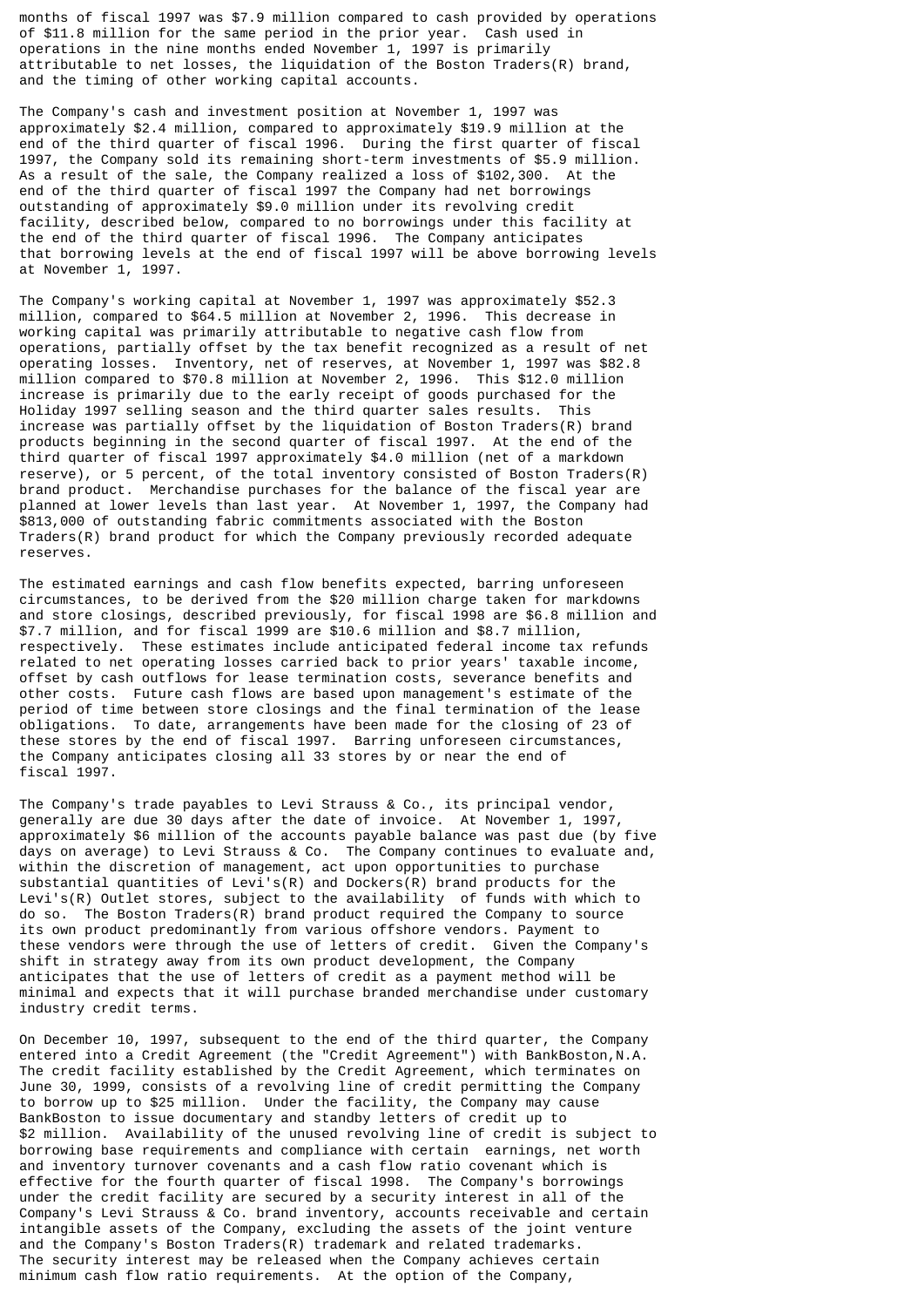borrowings under this facility bear interest at BankBoston, N.A.'s prime rate or LIBOR-based fixed rates (depending upon the Company's quarterly ratio of cash flow to fixed charges). Under the Credit Agreement, the Company has agreed not to pay cash dividends on its Common Stock if such payment would cause the Company to be in default of certain financial ratios. To date, the Company has not paid any cash dividends.

At November 1, 1997, the Company was not in compliance with the cash flow ratio covenant included in its previous Amended and Restated Credit Agreement dated as of July 24, 1996 with BankBoston, N.A. and State Street Bank and Trust Company (the "1996 Credit Agreement"). Upon entering into the new Credit Agreement, BankBoston, N.A. and State Street Bank and Trust Company waived compliance with this covenant under the 1996 Credit Agreement for the quarter ended November 1, 1997. At November 1, 1997, the Company had no outstanding commercial and trade letters of credit and two outstanding standby letters of credit totaling approximately \$212,000.

On January 28, 1995, Designs JV Corp., a wholly-owned subsidiary of the Company, and a subsidiary of Levi's Only Stores, Inc., a wholly-owned subsidiary of Levi Strauss & Co., entered into a partnership agreement (the "Partnership Agreement") to sell Levi's(R) brand jeans and jeans-related The joint venture that was established by the Partnership Agreement is known as The Designs/OLS Partnership (the "OLS Partnership"). The term of the joint venture is ten years; however, the Partnership Agreement contains certain exit rights that enable either partner to buy or sell its interest in the joint venture after five years. The Company previously announced that the OLS Partnership may open up to thirty-five to fifty Original Levi's StoresTM and Levi's(R) Outlet stores throughout eleven Northeast states and the District of Columbia throughout the end of fiscal 1999. At the end of the third quarter of fiscal 1997 the OLS Partnership owned and operated eleven Original Levi's StoresTM and eleven Levi's(R) Outlet stores. The OLS Partnership does not anticipate opening any additional stores for the remainder of fiscal 1997.

During the first nine months of fiscal 1997, the OLS Partnership distributed \$3.7 million in "Excess Cash" to its partners in accordance with the terms of the Partnership Agreement. It is the intention of the partners in the joint venture that working capital for the joint venture will come from its operations, capital contributions, loans from the partners and borrowings from third parties.

During the third quarter of fiscal 1996, the Company entered into a Credit Agreement (the "OLS Credit Agreement") with the OLS Partnership and Levi's Only Stores, Inc. under which the Company and Levi's Only Stores, Inc. are committed to make advances to the OLS Partnership in amounts up to \$3.5 million and \$1.5 million, respectively. This credit facility bears interest at BankBoston, N.A.'s prime rate. During the third quarter of fiscal year 1997, the term of the OLS Credit Agreement was extended through September 30, 1998, unless earlier terminated pursuant to other provisions of the OLS Credit Agreement. The OLS Credit Agreement also provides that there may not be credit advances outstanding on the last day of the fiscal year. There were no borrowings under this facility through November 1, 1997.

# CAPITAL EXPENDITURES

During the first nine months of fiscal 1997, the Company opened six new Boston Trading Co.(R) stores, remodeled one Levi's(R) Outlet by Designs store and five Boston Traders(R) Outlet stores. The OLS Partnership opened one new Levi's(R) Outlet store. Total cash outlays of \$7.2 million and \$11.1 million during the first nine months of fiscal 1997 and fiscal 1996, respectively, represent the costs of new and remodeled stores as well as corporate office capital spending during the periods. In addition to the 33 stores that the Company plans to close before the end of fiscal 1997, the Company closed one Designs store for which the lease had expired during the nine month period ended November 1, 1997.

On May 2, 1995, the Company acquired certain assets of Boston Trading Ltd., Inc. ("Boston Trading") in accordance with the terms of an Asset Purchase Agreement dated April 21, 1995. The Company paid \$5.4 million in cash, financed by operations, and delivered a non-negotiable promissory note in the principal amount of \$1.0 million (the "Purchase Note"). The principal amount of the Purchase Note was payable in two equal installments through May 1997. In the first quarter of fiscal 1996, the Company asserted certain indemnification rights under the Asset Purchase Agreement. In accordance with the Asset Purchase Agreement, the Company, when exercising its indemnification rights, has the right, among other courses of action, to offset against the payment of principal and interest due and payable under the Purchase Note. Accordingly, the Company did not make either of the \$500,000 payments of principal on the Purchase Note that were due on May 2, 1996 and May 2, 1997. The Company has continued to pay interest through the maturity date of the Purchase Note and thereafter through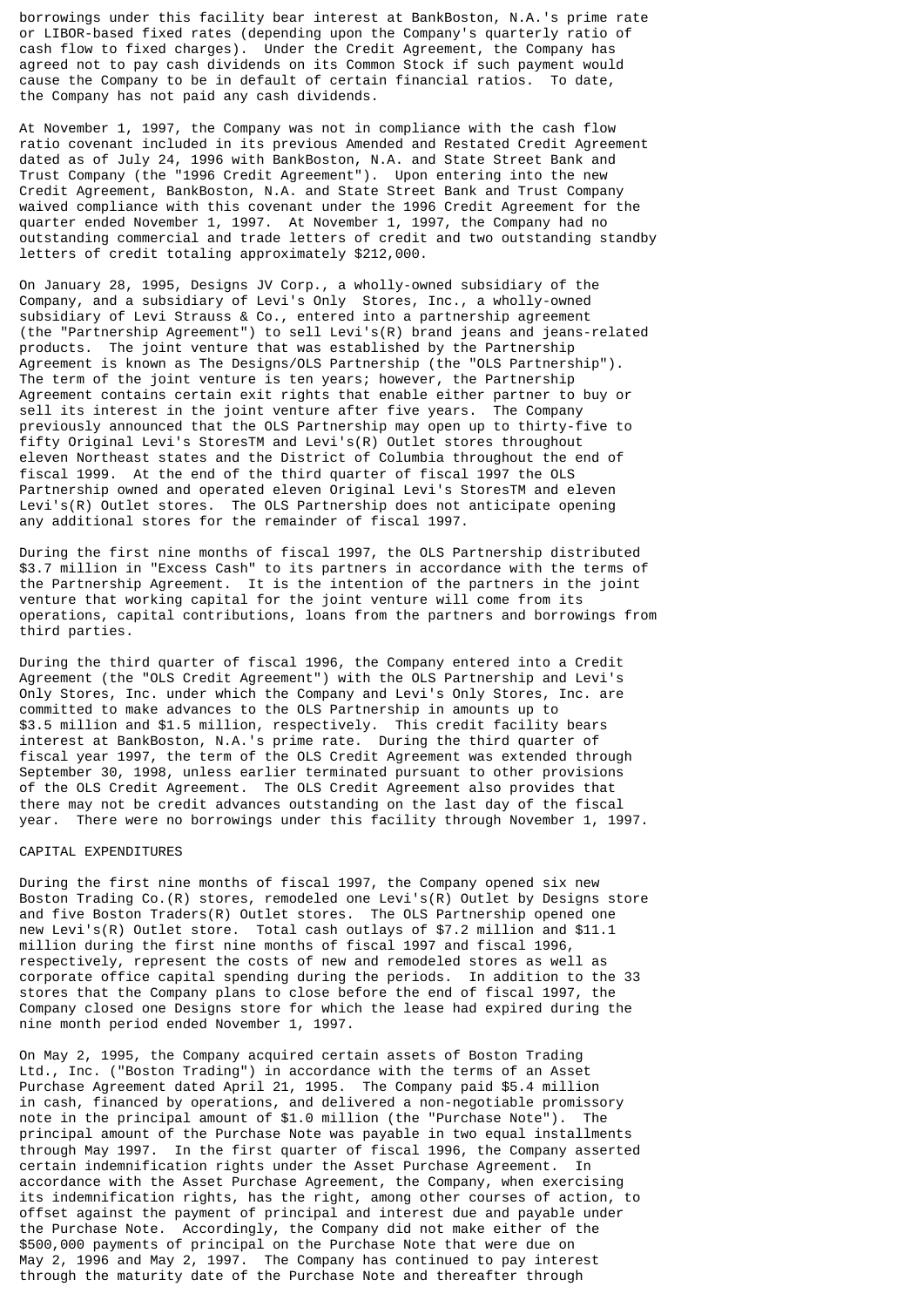November 2, 1997 on \$500,000 of the principal of the Purchase Note. The portion of the principal amount of the Purchase Note to be paid by the Company depends upon whether its claims are satisfied by Boston Trading and its stockholders.

In November 1996, the Company and Levi Strauss & Co. entered into a trademark license agreement (the "Outlet License Agreement") which provides the terms upon which the Company is permitted to use the Levi Strauss & Co. batwing trademark in connection with the operations of the Company's Levi's(R) Outlet by Designs stores. The Outlet License Agreement authorizes the Company, subject to certain terms and conditions, to operate the Levi's(R) Outlet by Designs stores using the Levi's(R) batwing trademark in 25 states in the eastern portion of the United States. Subject to certain default provisions, the term of the Outlet License Agreement will expire on July 31, 2001, and the license for any store will be for a period co-terminous with the lease term for such store (including extension options), unless Levi Strauss & Co. otherwise extends the term of the license for that particular store. Levi Strauss & Co. has no obligation to extend the license beyond the initial term described above. The leases (including extension options) relating to approximately one-half of the Levi's(R) Outlet by Designs stores open at November 1, 1997 expire in or prior to fiscal 2009 and all, except for four such leases, expire in or prior to fiscal 2011.

On October 6, 1997, the Board of Directors approved an amendment to the Company's Shareholder Rights Agreement dated May 1, 1995, pursuant to which the definition of an "Acquiring Person" was amended. The definition of Acquiring Person now allows a person who is and continues to be permitted to file a Schedule 13G, in lieu of Schedule 13D, pursuant to the Securities Exchange Act of 1934, as amended, and the rules and regulations promulgated thereunder, to be beneficial owner of less than 20% of the shares of the Company's Common Stock then outstanding without becoming an "Acquiring Person."

The Company continually evaluates discretionary investments in new projects that may complement its existing business. Further, as leases expire, the Company continues to evaluate the performance of its existing stores. As a result of this process, certain store locations could be closed or relocated within a center in the future.

\* \* \* \* \*

The foregoing discussion of the Company's results of operations, liquidity, capital resources and capital expenditures includes certain forward-looking information. Such forward-looking information requires management to make certain estimates and assumptions regarding the Company's expected strategic direction and the related effect of such plans on the financial results of the Company. Accordingly, actual results and the Company's implementation of its plans and operations may differ materially from forward-looking statements made by the Company. The Company encourages readers of this information to read the Company's Current Report on Form 8-K, previously filed with the United States Securities and Exchange Commission on April 22, 1997, which identifies certain risks and uncertainties that may have an impact on future earnings and the direction of the Company.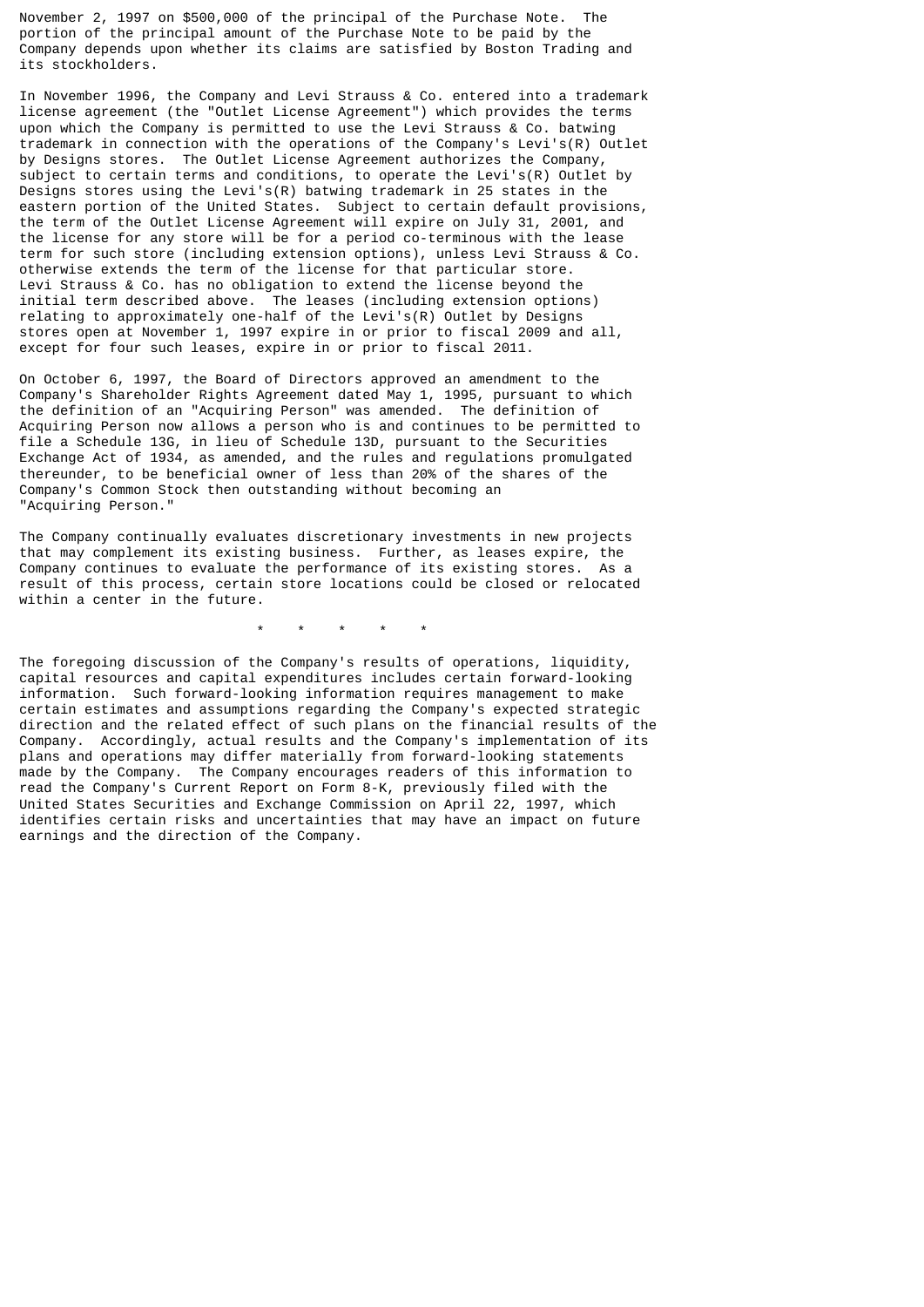#### Part II. Other Information

## ITEM 1. Legal Proceedings

 The Company is a party to litigation and claims arising in the normal course of its business. Barring unforeseen circumstances, management does not expect the results of these actions to have a material adverse effect on the Company's business or financial condition.

ITEM 3. Default Upon Senior Securities

 As discussed above, the 1996 Credit Agreement required the Company to maintain certain net worth, inventory turnover and cash flow ratios. The Company received a written waiver of its non-compliance at November 1, 1997 with the cash flow ratio covenant in the 1996 Credit Agreement.

ITEM 4. Submission of Matters to a Vote of Security Holders

None.

ITEM 6. Exhibits and Reports on Form 8-K

A. Reports on Form 8-K:

 The Company reported under item 5 on Form 8-K, dated October 9, 1997, that on October 6, 1997 the Board of Directors approved an amendment to the Company's Shareholder Rights Agreement dated May 1, 1995, pursuant to which the definition of an "Acquiring Person" was amended. The definition of Acquiring Person now allows a person who is and continues to be permitted to file Schedule 13G, in lieu of Schedule 13D, pursuant to the Securities Exchange Act of 1934, as amended, and the rules and regulations promulgated thereunder, to be beneficial owner of less than 20% of the shares of the Company's Common Stock then outstanding without becoming an "Acquiring Person."

- B. Exhibits:
- 3.1 Restated Certificate of Incorporation of the Company, as amended (included as Exhibit 3.1 to Amendment No. 3 of the Company's Registration Statement on Form S-1 (No. 33-13402), and incorporated herein by reference).
- 3.2 Certificate of Amendment to Restated Certificate of Incorporation, as amended, dated June 22, 1993 (included as Exhibit 3.2 to the Company's Quarterly Report on Form 10-Q dated June 17, 1996, and incorporated herein by reference).
- 3.3 Certificate of Designations, Preferences and Rights of a Series of Preferred Stock of the Company establishing Series A Junior Participating Cumulative Preferred Stock dated May 1, 1995 (included as Exhibit 3.2 to the Company's Annual Report on Form 10-K dated May 1, 1996, and incorporated herein by reference).
- 3.4 By-Laws of the Company, as amended (included as Exhibit 3.1 to the Company's Quarterly Report on Form 10-Q dated December 12, 1995, and incorporated herein by reference). \*
- 4.1 Shareholder Rights Agreement dated as of May 1, 1995 between the Company and its transfer agent (included as Exhibit 4.1 to the Company's Current Report on Form 8-K dated May 1, 1995, and incorporated herein by reference).
- 4.2 First Amendment dated as of October 6, 1997 to the Shareholder Rights Agreement dated as of May 1, 1995 between the Company and its transfer agent (included as Exhibit 4.1 to the Company's Current Report on Form 8-K dated October 9, 1997, and incorporated herein by reference).
- 10.1 1987 Incentive Stock Option Plan, as amended (included as Exhibit 10.1 to the Company's Annual Report on Form 10-K dated April 29, 1993, and incorporated herein by reference).
- 10.2 1987 Non-Qualified Stock Option Plan, as amended (included as Exhibit 10.2 to the Company's Annual Report on Form 10-K dated April 29, 1993, and incorporated by herein by reference).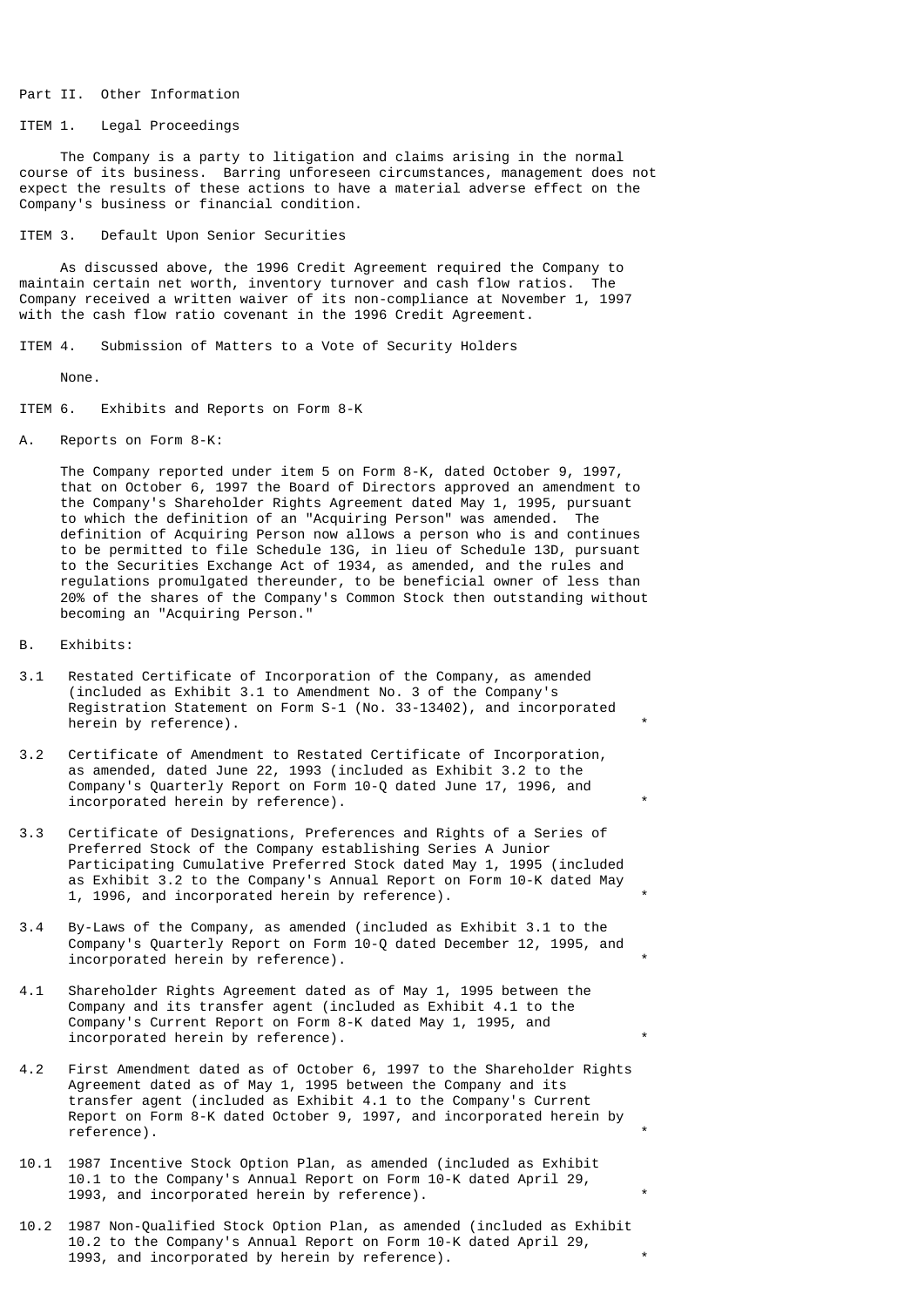- 10.3 1992 Stock Incentive Plan, as amended (included as Exhibit A to the Company's definitive proxy statement dated May 9, 1997, and incorporated herein by reference).
- 10.4 Senior Executive Incentive Plan effective beginning with the fiscal year ended February 1, 1997 (included as Exhibit 10.4 to the Company's Quarterly Report on Form 10-Q dated September 17, 1996, and incorporated herein by reference).
- 10.5 Trademark License Agreement between the Company and Levi Strauss & Co. dated as of November 15, 1996 (included as Exhibit 10.5 to the Company's Annual Report on Form 10-K dated May 1, 1997, and incorporated herein by reference).
- 10.6 Amended and Restated Credit Agreement among the Company, BankBoston N.A., formerly BayBank, N.A., and State Street Bank and Trust Company dated as of July 24, 1996 (included as Exhibit 10.1 to the Company's Current Report on Form 8-K dated August 7, 1996, and incorporated herein by reference).
- 10.7 Consulting Agreement between the Company and Stanley I. Berger dated December 21, 1994 (included as Exhibit 10.7 to the Company's Annual Report on Form 10-K dated April 28, 1995, and incorporated herein by reference).
- 10.8 Participation Agreement among Designs JV Corp. (the "Designs Partner"), the Company, LDJV Inc. (the "LOS Partner"), Levi's Only Stores, Inc. ("LOS"), Levi Strauss & Co. ("LS&CO") and Levi Strauss Associates Inc. ("LSAI") dated January 28, 1995 (included as Exhibit 10.1 to the Company's Current Report on Form 8-K dated April 24, 1995, and incorporated herein by reference).
- 10.9 Partnership Agreement of The Designs/OLS Partnership (the "OLS Partnership") between the LOS Partner and the Designs Partner dated January 28, 1995 (included as Exhibit 10.2 to the Company's Current Report on Form 8-K dated April 24, 1995, and incorporated herein by reference).
- 10.10 Glossary executed by the Designs Partner, the Company, the LOS Partner, LOS, LS&CO, LSAI and the OLS Partnership dated January 28, 1995 (included as Exhibit 10.3 to the Company's Current Report on Form 8-K dated April 24, 1995, and incorporated herein by reference). \*
- 10.11 Sublicense Agreement between LOS and the LOS Partner dated January 28, 1995 (included as Exhibit 10.4 to the Company's Current Report on Form 8-K dated April 24, 1995, and incorporated herein by reference).
- 10.12 Sublicense Agreement between the LOS Partner and the OLS Partnership dated January 28, 1995 (included as Exhibit 10.5 to the Company's Current Report on Form 8-K dated April 24, 1995, and incorporated herein by reference).
- 10.13 License Agreement between the Company and the OLS Partnership dated January 28, 1995 (included as Exhibit 10.6 to the Company's Current Report on Form 8-K dated April 24, 1995, and incorporated herein by reference).
- 10.14 Administrative Services Agreement between the Company and the OLS Partnership dated January 28, 1995 (included as Exhibit 10.7 to the Company's Current Report on Form 8-K dated April 24, 1995, and incorporated herein by reference).
- 10.15 Credit Agreement among the Company, LOS and the OLS Partnership dated as of October 1, 1996 (included as Exhibit 10.15 to the Company's Quarterly Report on Form 10-Q dated December 17, 1996, and incorporated herein by reference).
- 10.16 First Amendment to Credit Agreement among the Company, LOS and the OLS Partnership dated as of October 29, 1997.
- 10.17 Asset Purchase Agreement between LOS and the Company relating to the sale of stores located in Minneapolis, Minnesota dated January 28, 1995 (included as Exhibit 10.9 to the Company's Current Report on Form 8-K dated April 24, 1995, and incorporated herein by reference). \*
- 10.18 Asset Purchase Agreement between LOS and the Company relating to the sale of a store located in Cambridge, Massachusetts dated January 28, 1995 (included as Exhibit 10.10 to the Company's Current Report on Form 8-K dated April 24, 1995, and incorporated herein by reference).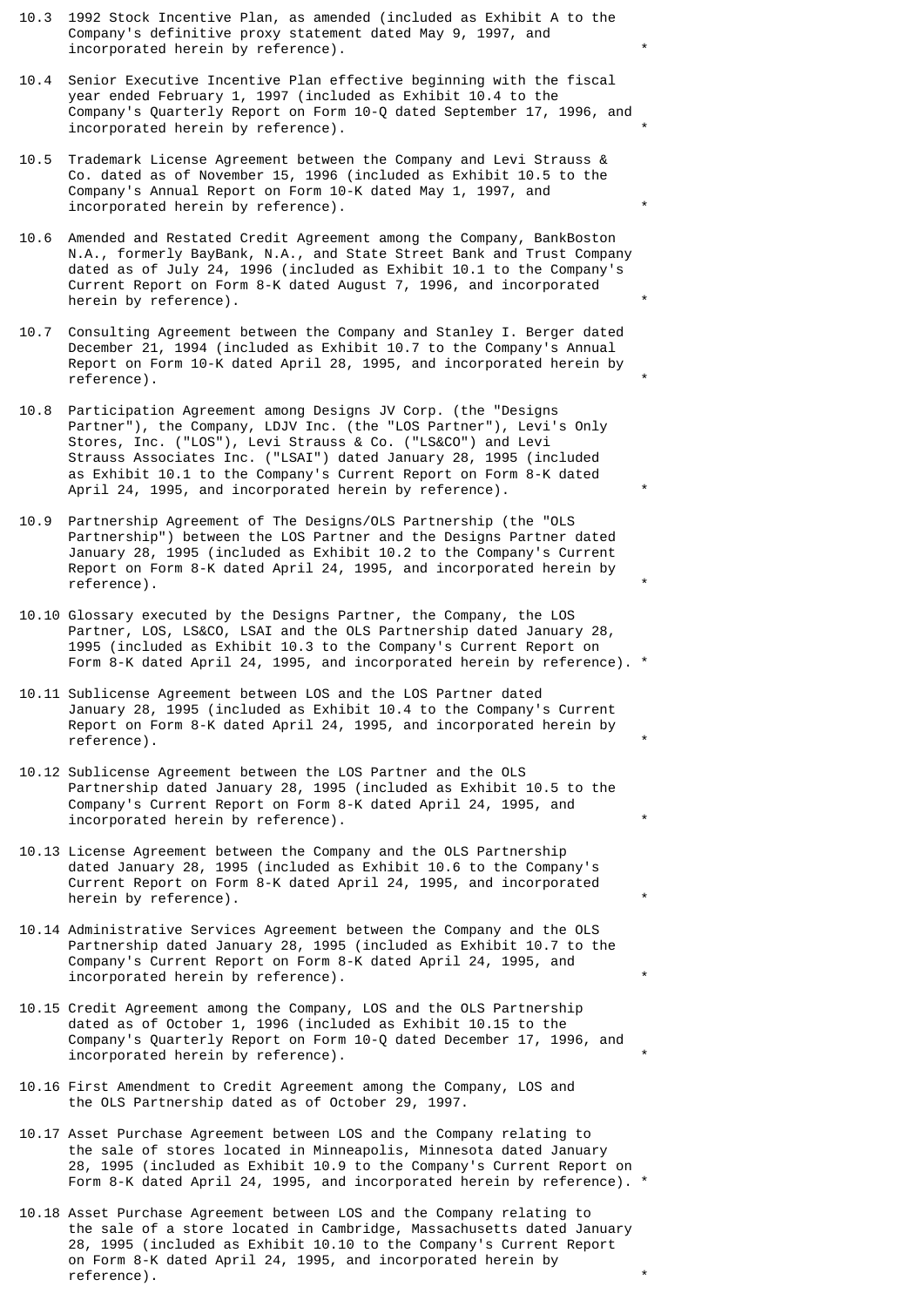- 10.19 Asset Purchase Agreement among Boston Trading Ltd., Inc., Designs Acquisition Corp., the Company and others dated April 21, 1995 (included as 10.16 to the Company's Quarterly Report on Form 10-Q dated September 12, 1995, and incorporated herein by reference).
- 10.20 Non-Negotiable Promissory Note between the Company and Atlantic Harbor, Inc., formerly known as Boston Trading Ltd., Inc., dated May 2, 1995 (included as 10.17 to the Company's Quarterly Report on Form 10-Q dated September 12, 1995, and incorporated herein by reference). \*
- 10.21 Employment Agreement dated as of October 16, 1995 between the Company and Joel H. Reichman (included as Exhibit 10.1 to the Company's Current Report on Form 8-K dated December 6, 1995, and incorporated herein by reference).
- 10.22 Employment Agreement dated as of October 16, 1995 between the Company and Scott N. Semel (included as Exhibit 10.2 to the Company's Current Report on Form 8-K dated December 6, 1995, and incorporated herein by reference).
- 10.23 Employment Agreement dated as of October 16, 1995 between the Company and Mark S. Lisnow (included as Exhibit 10.3 to the Company's Current Report on Form 8-K dated December 6, 1995, and incorporated herein by reference).
- 10.24 Employment Agreement dated as of May 9, 1997 between the Company and Carolyn R. Faulkner (included as Exhibit 10.23 to the Company's Quarterly Report on Form 10-Q dated June 17, 1997, and incorporated herein by reference).
- 11 Statement re: computation of per share earnings.
- 27 Financial Data Schedule.
- 99.1 Report of the Company dated April 22, 1997 concerning certain cautionary statements of the Company to be taken into account in conjunction with consideration and review of the Company's publicly-disseminated documents (including oral statements made by others on behalf of the Company) that include forward looking information (included as Exhibit 99 to the Company's Annual Report on Form 10-K dated May 1, 1997, and incorporated herein by reference).
- Previously filed with the Securities and Exchange Commission.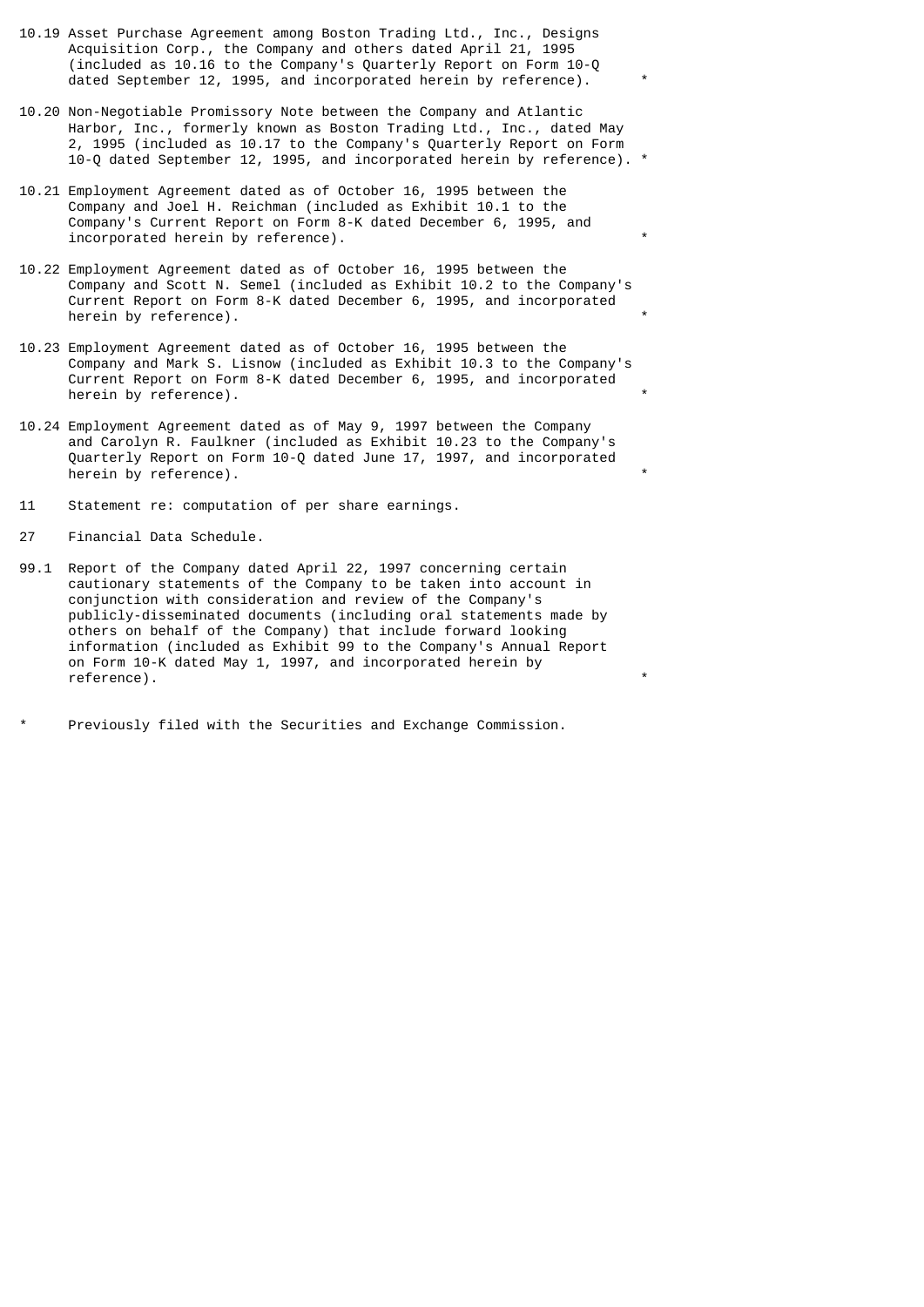Pursuant to the requirements of the Securities Exchange Act of 1934, the Registrant has duly caused this report to be signed on its behalf by the undersigned thereunto duly authorized.

DESIGNS, INC.

 By: /s/ CAROLYN R.FAULKNER ------------------------

 Carolyn R. Faulkner Vice President and Chief Financial Officer

December 16, 1997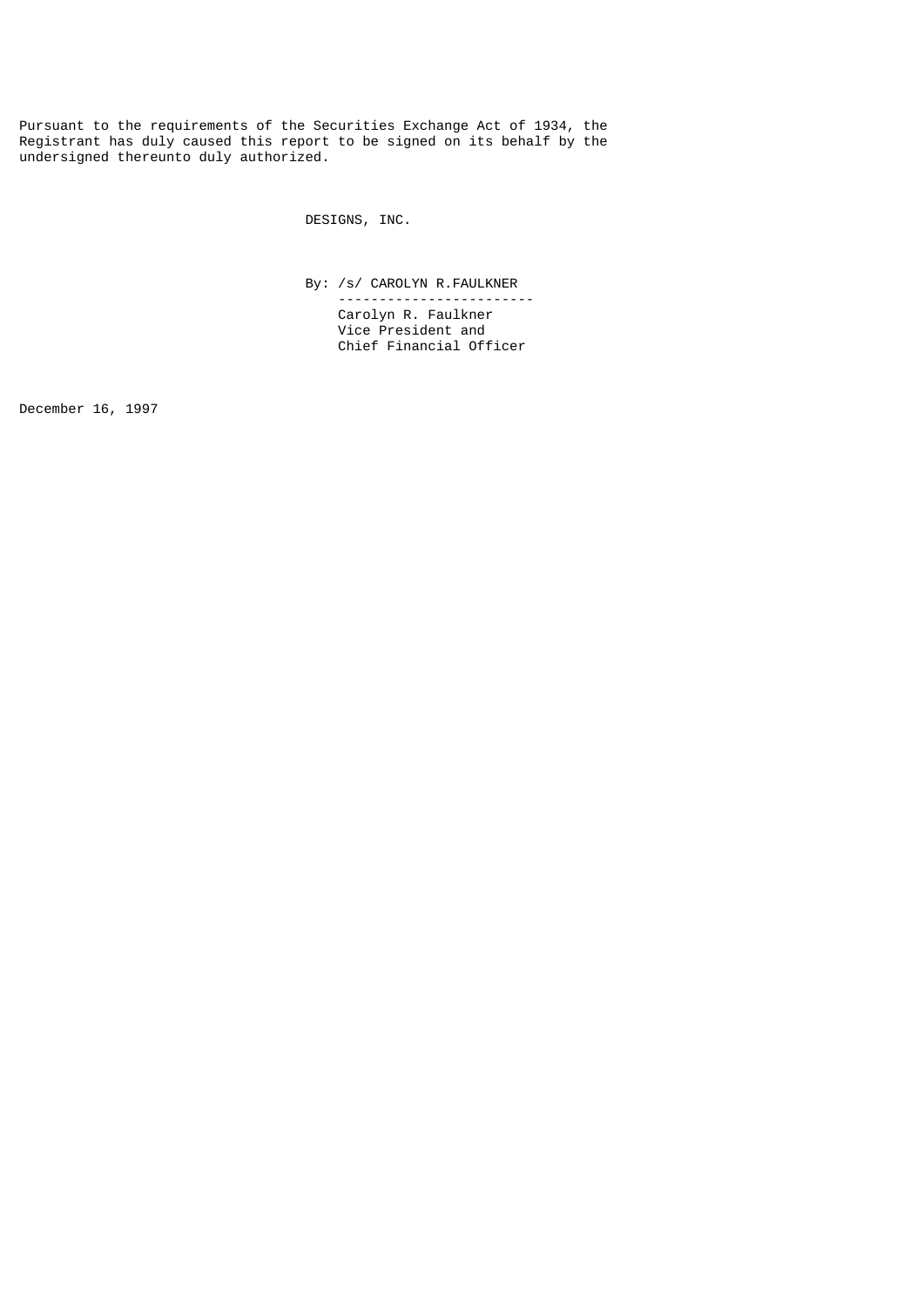|                                                             |             |         |                        |         | Three Months Ended Nine Months Ended Twelve Months Ended |         |
|-------------------------------------------------------------|-------------|---------|------------------------|---------|----------------------------------------------------------|---------|
|                                                             | 11/1/97     | 11/2/96 | 11/1/97                | 11/2/96 | 11/1/97                                                  | 11/2/96 |
|                                                             |             |         |                        |         | (In thousands, except for per share data)                |         |
| Net (Loss)Income                                            | \$<br>(567) | \$4,664 | $$(20, 331)$ $$4, 073$ |         | \$(18, 140)                                              | \$6,022 |
| Weighted average<br>shares outstanding<br>during the period | 15,641      | 15,810  | 15,623                 | 15,814  | 15,616                                                   | 15,803  |
| Net (Loss) Income per<br>common share                       | \$(0.04)    | \$0.30  | \$(1.30)               | \$0.26  | \$(1.16)                                                 | \$0.38  |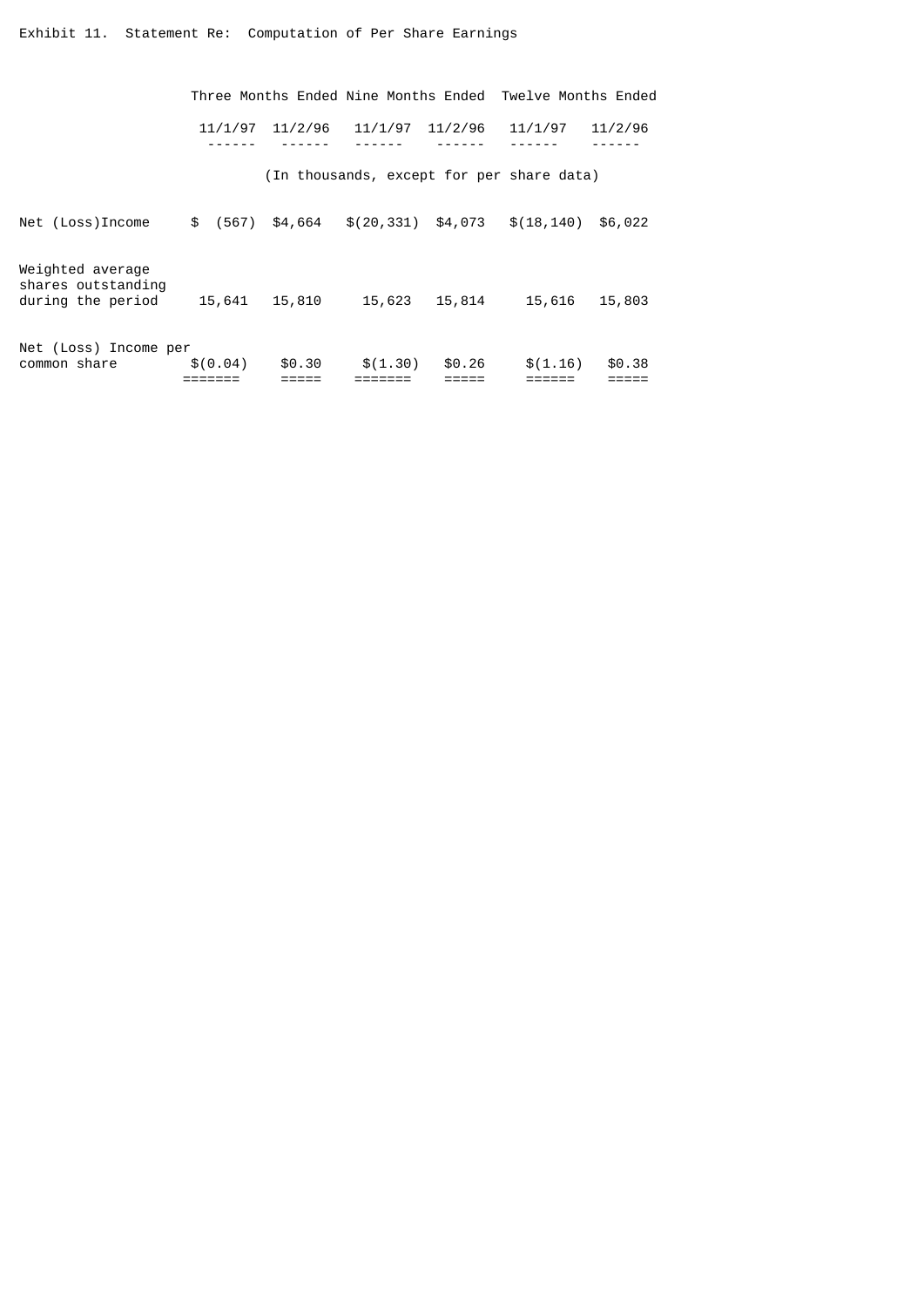This Schedule contains summary financial information extracted from the Consolidated Balance Sheets of Designs, Inc. as of November 1, 1997, November 2, 1996 and February 1, 1997 and the Consolidated Statements of Income for the three, nine and twelve months ended November 1, 1997 and November 2, 1996 and is qualified in its entirety by reference to such financial statements.

1000

 9-MOS JAN-31-1998 FEB-2-1997 NOV-1-1997 2,402 0  $358$  0 82,849 104,816 71,184 32,979 148,984 52,559 0 0 0 160 90,838 148,984 197,472 197,472 167,771 167,771 63,982 0 <u>664 and 2001 and 2004</u> (34,851) (14,333) (20,331) 0 0 0 (20,331)  $(1.30)$ 0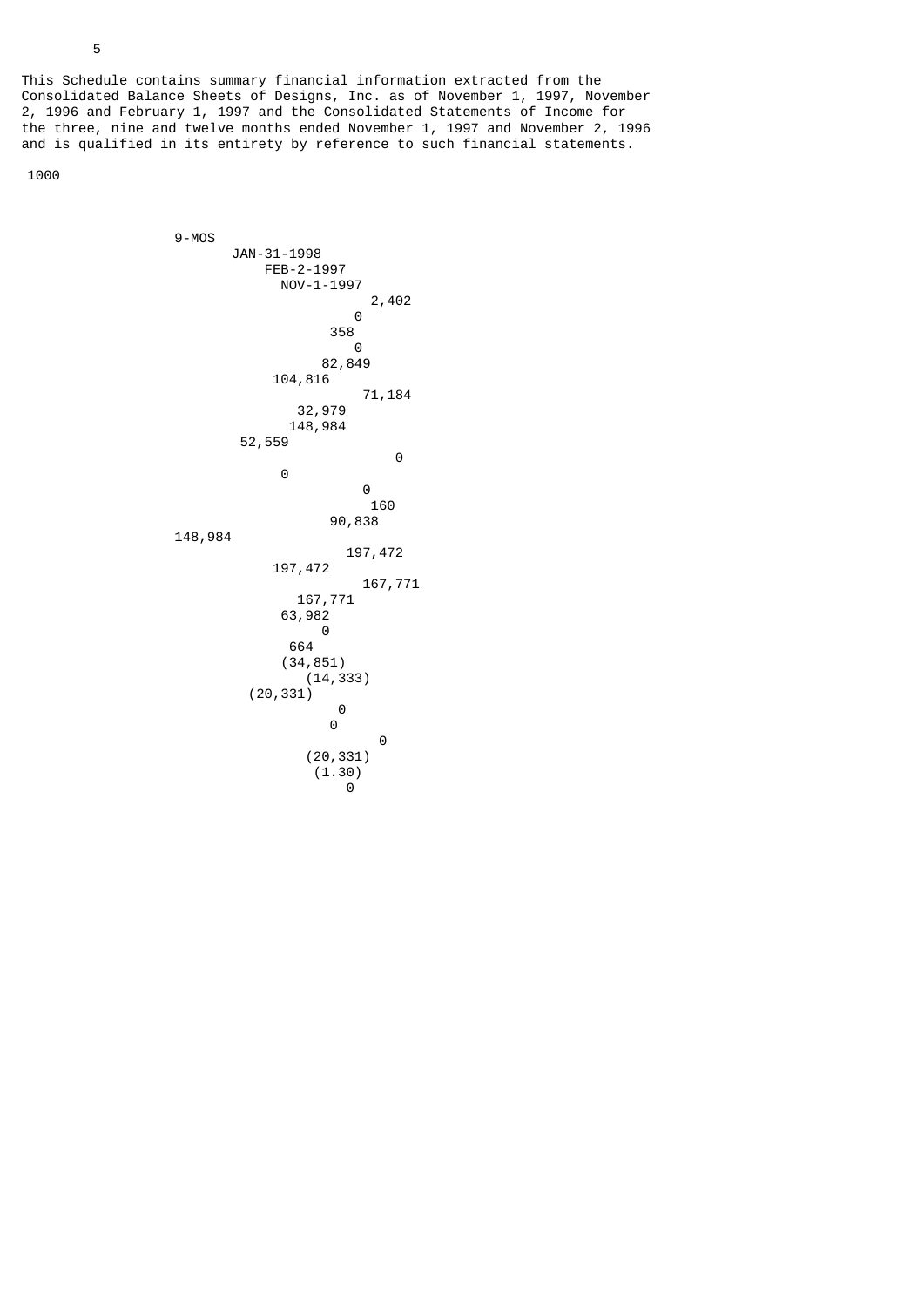#### FIRST AMENDMENT TO CREDIT AGREEMENT

 THIS FIRST AMENDMENT TO CREDIT AGREEMENT (this "Amendment"), dated as of the 29th day of October, 1997, by and among THE DESIGNS/OLS PARTNERSHIP, a partnership having its principal place of business at 66 B Street, Needham, Massachusetts 02194 (the "Partnership"), DESIGNS, INC., a Delaware corporation having its principal place of business at 66 B Street, Needham, Massachusetts 02194 ("Designs"), and LEVI'S ONLY STORES, INC., a Delaware corporation having its principal place of business at 1159 Dublin Road, Columbus, Ohio 43215 ("LOS"; LOS and Designs being hereinafter sometimes referred to collectively as the "Lenders").

# W T T N F S S F T H:

 WHEREAS, the Partnership and the Lenders entered into a certain Credit Agreement dated as of October 1, 1996 (the "1996 Credit Agreement") in connection with the establishment of \$5 million revolving credit facility for the Partnership;

 WHEREAS, the Partnership and the Lenders wish to, among other things, extend the term of the 1996 Credit Agreement by one additional year;

 WHEREAS, Section 7.1 of the 1996 Credit Agreement provides that no amendment of the 1996 Credit Agreement shall be effective unless the amendment is set forth in a writing signed and Lenders and the Partnership; and

 WHEREAS, the Lenders and the Partnership have executed and delivered this Amendment;

 NOW, THEREFORE, in consideration of the premises and the mutual promises hereinafter set forth, the Partnership and the Lenders hereby agree as follows:

 1. This Amendment shall be deemed to be effective as of September 30, 1997.

 2. The definition of the term "Prime Rate" in Section 1 of the 1996 Credit Agreement is hereby amended to read as follows:

" "Prime Rate" means the lower of (a) the annual rate of interest announced by BankBoston, N.A. (or its successors) from time to time at its principal office as its "prime rate" (which may or may not be the lowest rate available from BankBoston, N.A. at a given time), and (b) the prime rate or base rate on corporate loans at large United States money center commercial banks as published in The Wall Street Journal or, if publication of such rate shall be suspended or terminated, the annual rate of interest, determined daily and expressed as a percentage, from time to time announced by one of the five largest banking institutions having their principal office in New York, New York and selected by the Agent at the time such publication is suspended or terminated. Each change in the Prime Rate shall be effective for the purposes of this Agreement and the Notes on and as of the date such change becomes effective.

 3. Section 2.2 of the 1996 Credit Agreement is hereby amended to read as follows:

2.2 Termination of Commitments. The Commitments shall terminate on September 30, 1998 (the "Termination Date") unless earlier terminated pursuant to the provisions of this Agreement.

 $-2$  -

The form of Credit Request attached as Exhibit B to the 1996 Credit Agreement is hereby deleted in its entirety and is replaced by Exhibit B attached to this Amendment.

 5. Section 7.3(a) of the 1996 Credit Agreement is hereby amended to read as follows:

7.3 Notices. (a) All notices, demands and other communications between any of parties hereunder to the other shall be deemed effective (except for Credit Requests, which shall be effective when received by the Agent) when delivered by hand or sent by first class mail or by facsimile transmission, and addressed to the other party as set forth below: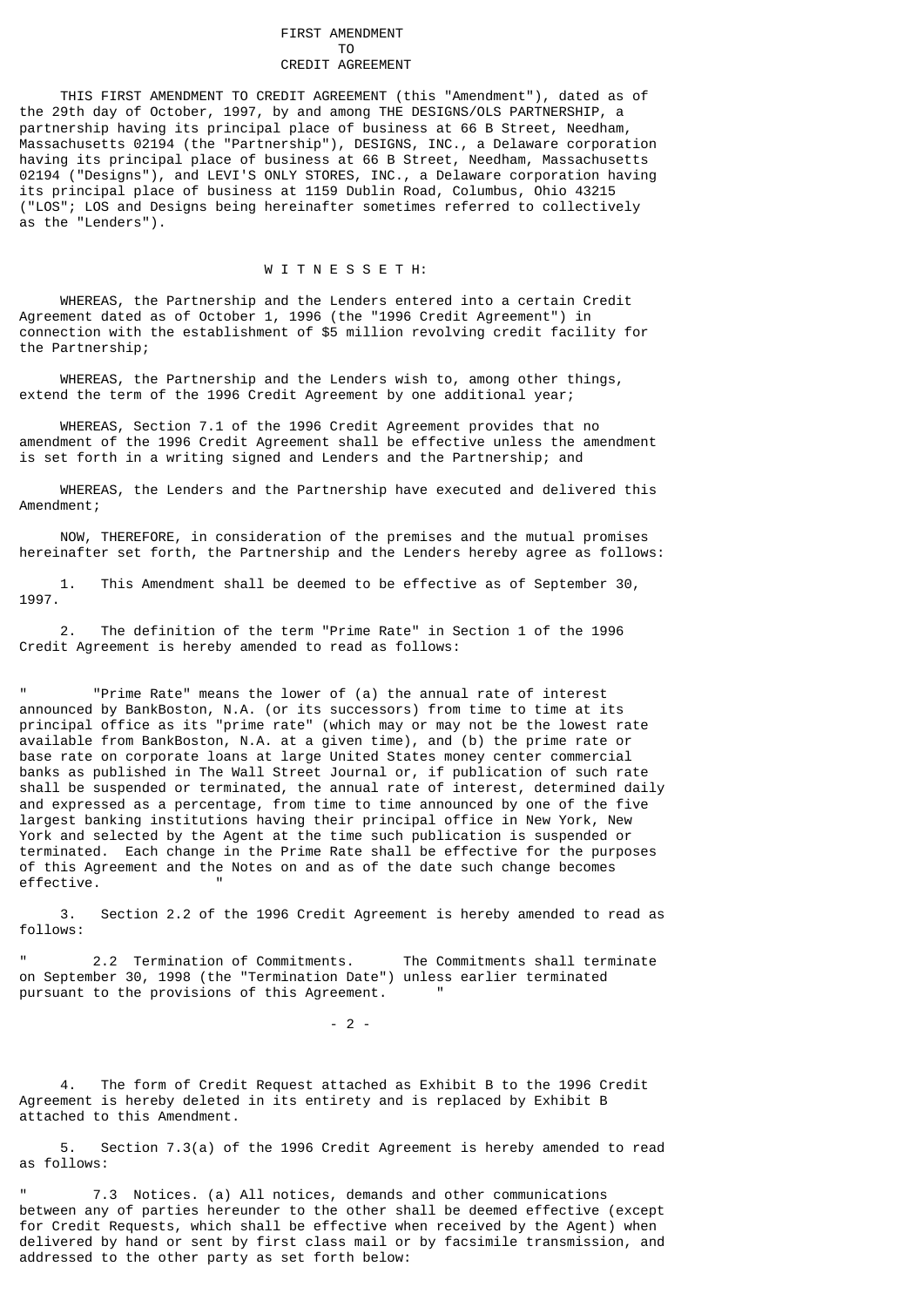If to the Partnership:

 The Designs/OLS Partnership c/o Designs, Inc. 66 B Street Needham, Massachusetts 02194 Attention: General Manager

or to such other address of which notice is given in the same manner.

- 3 -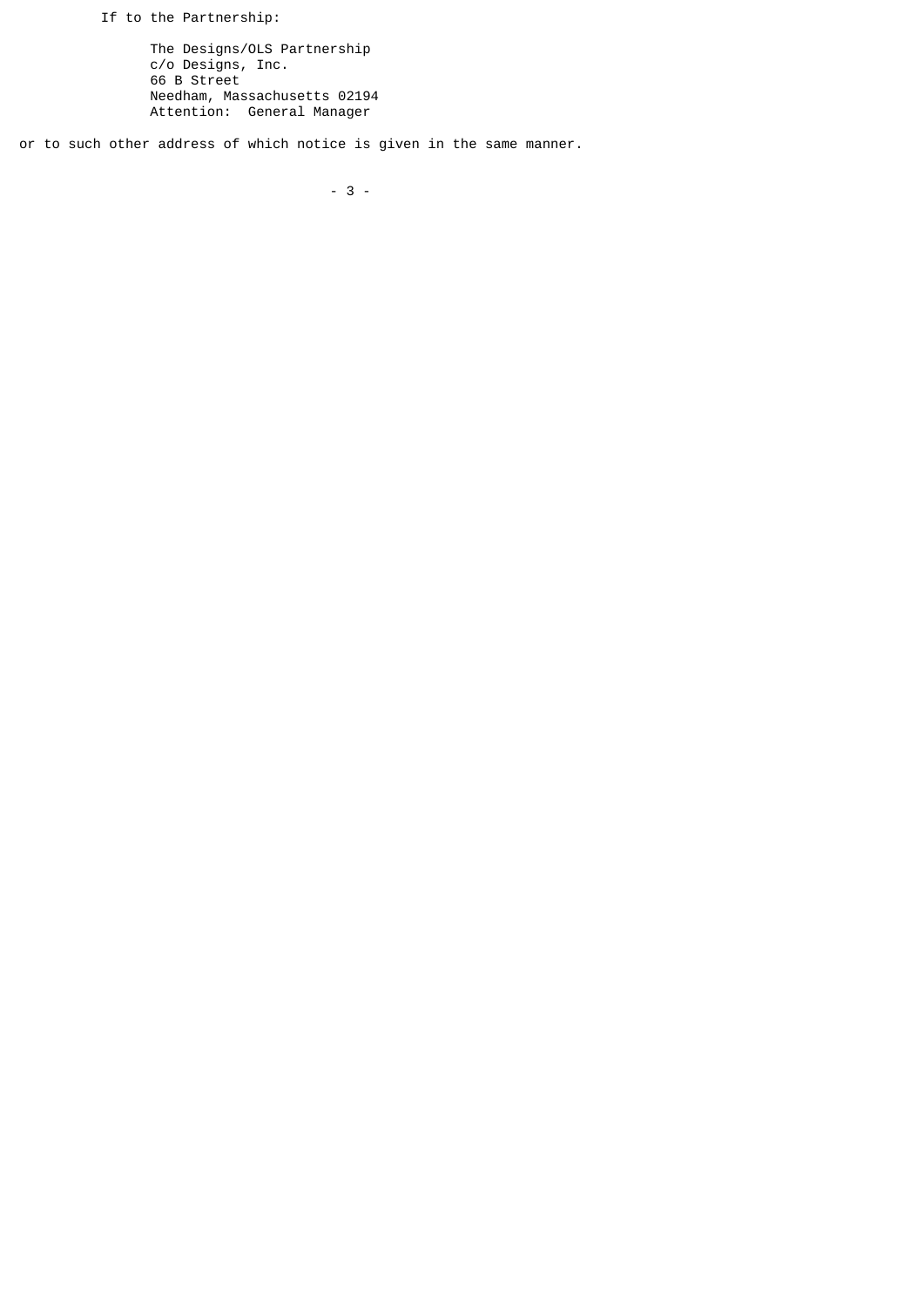If to the Lenders:

 Designs, Inc. 66 B Street Needham, Massachusetts 02194 Attention: President Telecopier: (617) 449-8666

with a copy to

 Scott N. Semel, Esq. Executive Vice President and General Counsel Designs, Inc. 66 B Street Needham, Massachusetts 02194 Telecopier: (617) 449-8666

and

 Levi's Only Stores, Inc. 1159 Dublin Road Columbus, Ohio 43215 Attention: President Telecopier: (614) 232-5580

with a copy to

 Levi Strauss & Co. Levi's Plaza 1155 Battery Street San Francisco, California 94111 Attention: General Counsel/LOS Telecopier: (415) 501-7650

or to such other address as either Lender may designate by notice in writing to the Partnership with a copy of such notice to the other Lender and the Agent; provided, however, that the failure of the Partnership to deliver a copy of any notice to Mr. Semel or Levi Strauss & Co. shall not constitute a failure to send notice to the Lenders.

 $-4$  -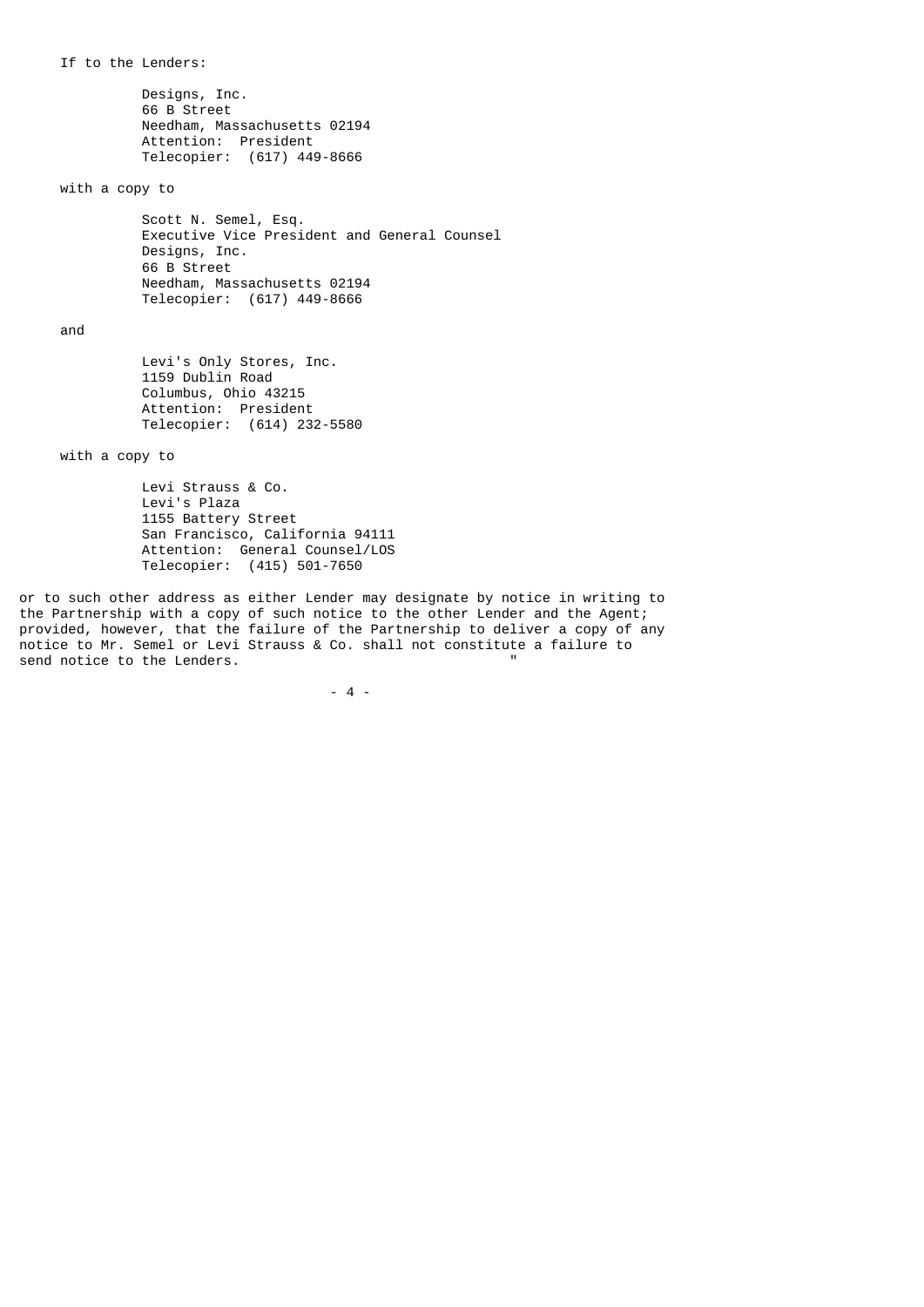6. Section 7.3(c) of the 1996 Credit Agreement is hereby amended to read as follows:

" (c) The proceeds of all Credit Advances made hereunder shall be delivered to the following account of the Partnership with BankBoston, N.A. (unless otherwise agreed in writing by the parties hereto):

 BankBoston, N.A. 100 Federal Street Boston, Massachusetts 02110 ABA #011 001742 For credit to Account No. 0038652079 Attention: Gisela A. LoPiano, Director Telephone: (617) 434-5801 Telecopier: (617) 434-5825 "

 7. As amended hereby, the 1996 Credit Agreement shall continue in full force and effect in accordance with its terms.

 8. This Amendment shall be governed by, and construed and enforced in accordance with, the substantive laws of The Commonwealth of Massachusetts, without regard to its principles of conflicts of laws. This Amendment may be executed in one or more counterparts, all of which shall be considered one and the same Amendment and each of which shall be deemed to be an original.

- 5 -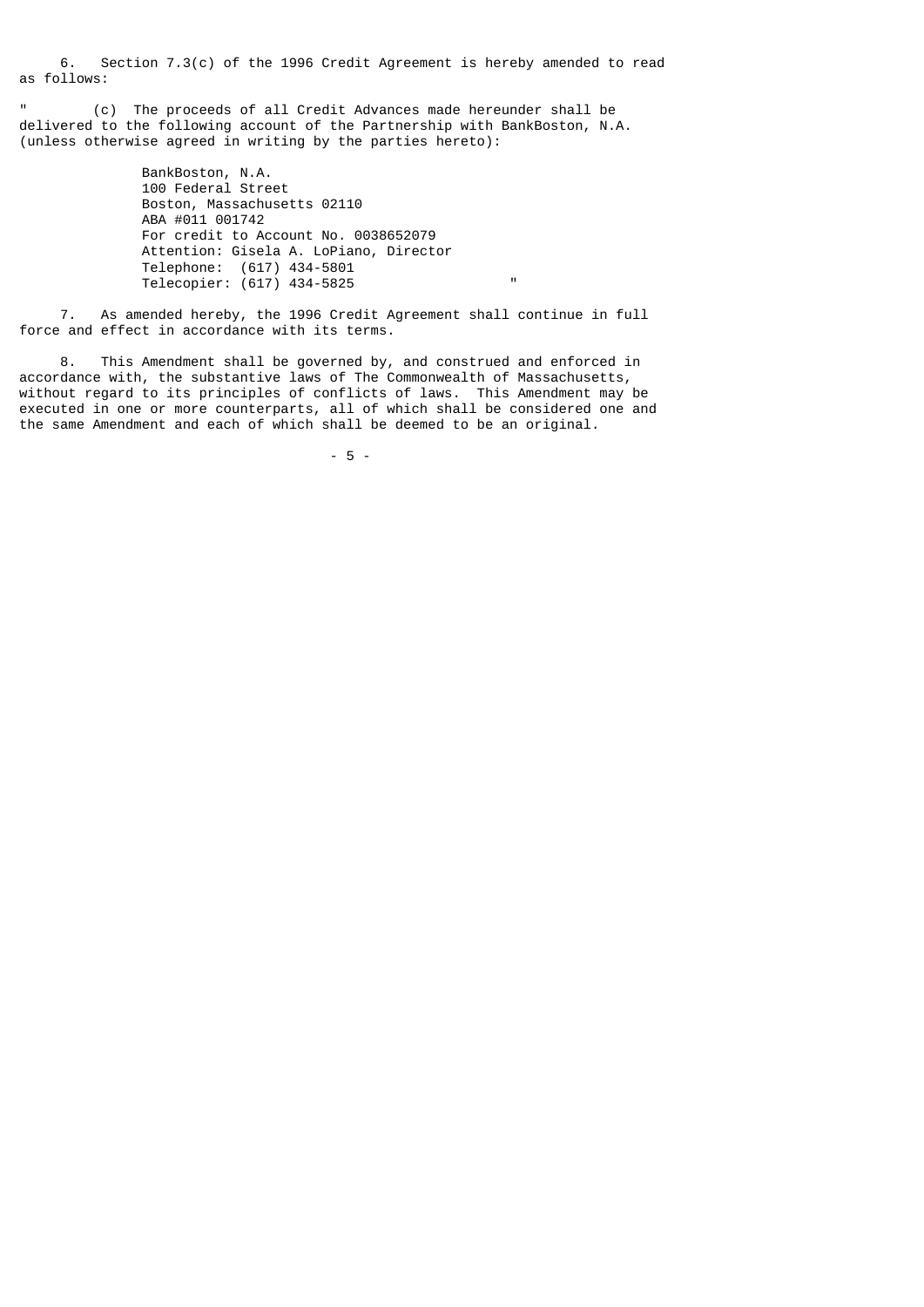IN WITNESS WHEREOF, the Partnership and the Lenders have caused this First Amendment to Credit Agreement to be executed and delivered as a sealed instrument by their duly authorized representatives, all as of the date first written above.

> THE DESIGNS/OLS PARTNERSHIP By: Designs JV Corp., a General Partner By:/s/ JOEL H. REICHMAN --------------------------- Its President By: LDJV Inc., a General Partner By:/s/ EDWARD T. MURPHY --------------------------- Its President LEVI'S ONLY STORES, INC. By:/s/ EDWARD T. MURPHY --------------------------- Its President

DESIGNS, INC.

 By:/s/ JOEL H. REICHMAN --------------------------- Its President

- 6 -